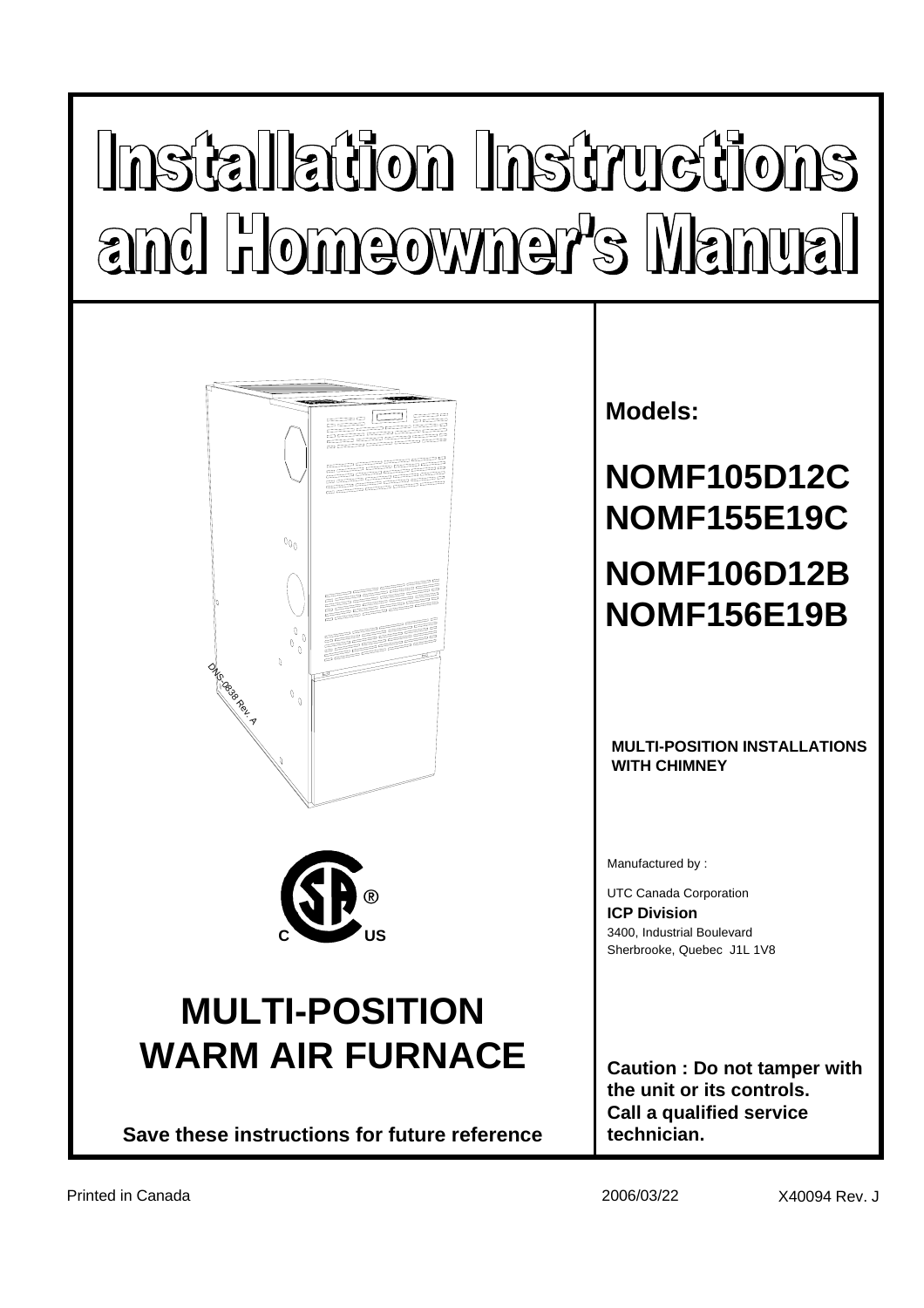#### PART 1 **INSTALLATION**

#### **SAFETY CONSIDERATIONS**

INSTALLATION OF OIL FIRED HEATING UNITS SHALL BE IN STRICT ACCORDANCE WITH THE REGULATIONS OF THE AUTHORITIES HAVING JURISDICTION. IN CANADA, CSA B139 AND IN THE UNITED STATES, NFPA NO.31-1992 INSTALLATION CODES FOR OIL BURNING EQUIPMENT APPLY.

DO NOT OPERATE FURNACE IN A CORROSIVE ATMOSPHERE CONTAINING CHLORINE, FLUORINE OR ANY OTHER DAMAGING CHEMICALS.

DO NOT STORE OR USE GASOLINE, OR OTHER FLAMMABLE VAPOURS AND LIQUIDS IN THE VICINITY OF THIS OR ANY OTHER APPLIANCE.

#### **1.1) SAFETY LABELLING AND WARNING SIGNS**

#### **DANGER, WARNING AND CAUTION**

The words DANGER, WARNING and CAUTION are used to identify the levels of seriousness of certain hazards. It is important that you understand their meaning. You will notice these words in the manual as follows:

## **A DANGER**

Immediate hazards which **WILL** result in death or serious injury.

## WARNING

**Hazards or unsafe practices which CAN result in death or injury.** 

#### **CAUTION**

Hazards or unsafe practices which **CAN** result in personal injury, product or property damage.

#### **1.2) SAFE INSTALLATION REQUIREMENTS**

## WARNING

**Installation or repairs performed by unqualified persons can result in hazards to themselves and others. Installation MUST conform to local codes or, in the absence of same, to codes of the country having jurisdiction.** 

**The information contained in this manual is intended for use by a qualified service technician familiar with safety procedures and equipped with the proper tools and test instruments.** 

**Failure to carefully read and follow all instructions in this manual can result in furnace malfunction, property damage, personal injury and/or death.** 

### WARNING

**Fire hazard.** 

**The furnace must be installed in a level position; never where it will slope toward the front.** 

**If the furnace is installed in that position, oil will drain into the furnace vestibule and create a fire hazard**.

**NOTE:** It is the personal responsibility and obligation of the customer to contact a qualified installer to ensure that the installation conforms to governing local and/or national codes and regulations.

- a. This furnace is **NOT** approved for installation in mobile homes, trailers or recreational vehicles;
- b. Do **NOT** use this furnace as a construction heater or to heat a building under construction;
- c. There must be a sufficient supply of fresh air for combustion as well as ventilation in the area where the furnace is located;
- d. Use only the type of fuel oil approved for this furnace (see **Rating Plate** on unit). Overfiring will result in heat exchanger failure and cause dangerous operating conditions;
- e. Visually check all oil line joints for signs of leakage;
- f. Connect furnace to a side-wall terminal or chimney;
- g. The points in Part 2 "Operation" are vital to the proper and safe operation of the heating system. Take the time to ensure that all steps were followed;
- h. Follow the regulations of the ANSI / NFPA installation code (in the USA) and CSA B-139 (in Canada) or local codes for placing and installing the oil storage tank;
- i. Follow a regular service and maintenance schedule for the most efficient and safe operation of the furnace;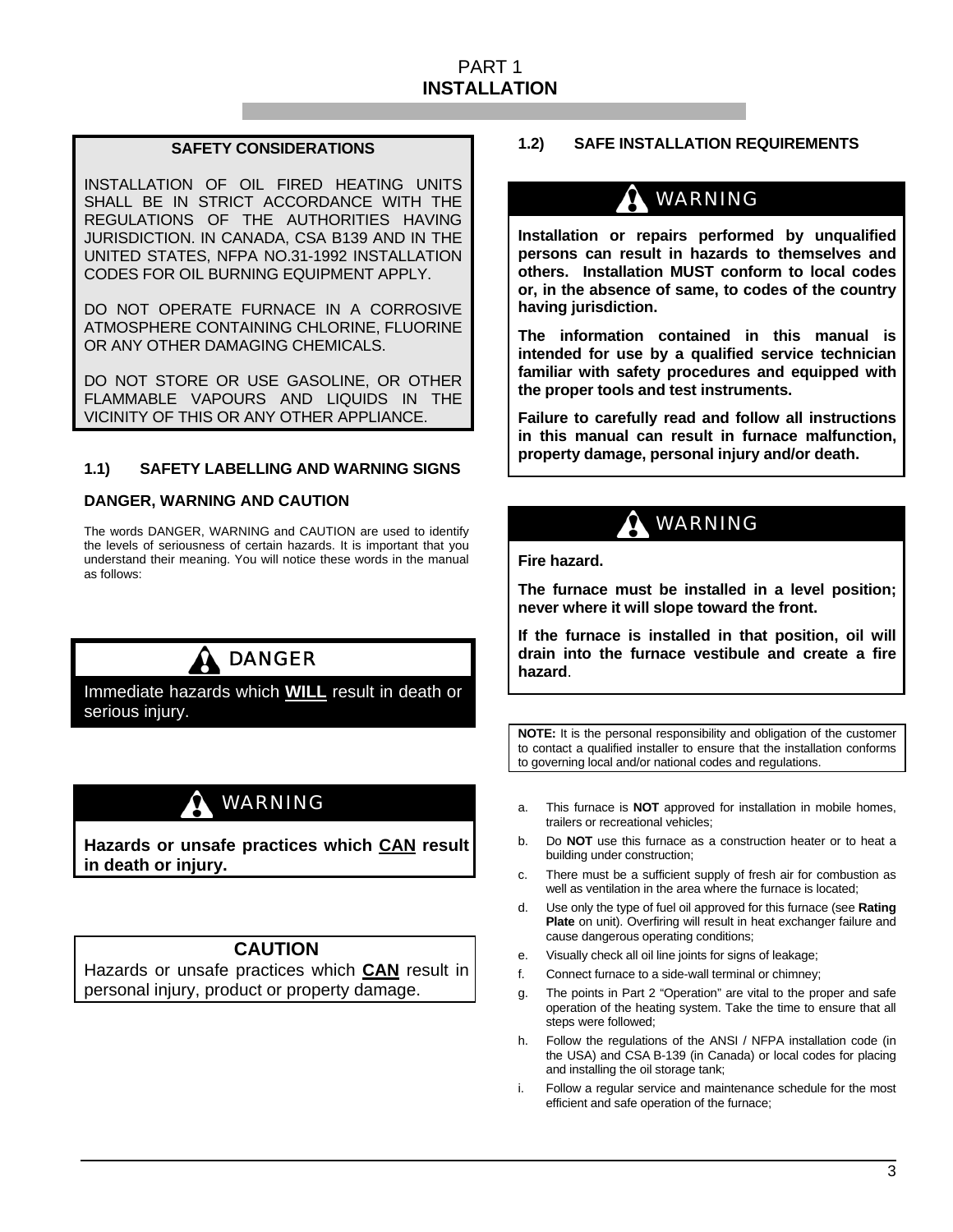- j. Before servicing, allow furnace to cool down. Always shut off electricity and fuel to the furnace when servicing. This will prevent electrical shock or burns;
- k. Seal supply and return air ducts;
- l. The vent system **MUST** be checked to determine that it is the correct type and size;
- m. Install the proper filter type and size;
- n. The unit **MUST** be installed so that electrical components are protected from direct contact with water.

#### **1.2.1) Safety Rules**

Your unit is built to provide many years of safe and dependable service, provided it is properly installed and maintained. Abuse and/or improper use can shorten the life of the unit and create hazards for you, the owner.

- a. The U.S. Consumer Product Safety Commission recommends that users of oil or gas-burning appliances install carbon monoxide detectors. Carbon monoxide can cause serious injury and/or death. Therefore, to help alert people of potentially dangerous carbon monoxide levels, you should have carbon monoxide detectors listed by a nationally recognised agency (e.g. Underwriters Laboratories or International Approval Services) installed and maintained in the building or dwelling (see Note below).
- b. There can be numerous sources of fire or smoke in a building or dwelling. Fire or smoke can cause serious injury, death, and/or property damage. Therefore, in order to alert people to potentially dangerous fire or smoke conditions, you should have Underwriters Laboratories listed fire and smoke detectors installed and maintained in the building or dwelling (see Note below).

**NOTE :** The manufacturer of your furnace does not test detectors and makes no representations regarding any brand or type of detector.

#### **CAUTION**

Ensure that the area around the combustion air intake terminal is free of snow, ice and debris**.** 

#### **1.2.2) Freezing temperatures and your building**

## WARNING

**Freezing temperature warning.** 

**Turn off water supply.** 

**If your heater remains shut off during cold weather, the water pipes could freeze and burst, resulting in serious water damage.** 

If the structure is unattended during cold weather you should take the following precautions:

- a. Turn off main water supply into the structure and drain the water lines if possible. Open faucets in appropriate areas;
- b. Have someone check the structure frequently during cold weather to make sure it is warm enough to prevent pipes from freezing. Contact a qualified service agency, if required.

#### **1.2.3) Installation Regulations**

All local and national code requirements governing the installation of oil burning equipment, wiring and flue connections MUST be followed. Some of the codes that may be applicable are:

| <b>CSA B139</b> | INSTALLATION CODE FOR OIL<br><b>BURNING EQUIPMENT</b>                      |
|-----------------|----------------------------------------------------------------------------|
| NFPA 31         | INSTALLATION OF OIL BURNING<br><b>EQUIPMENT</b>                            |
| ANSI/NFPA 90B   | WARM AIR HEATING AND AIR<br><b>CONDITIONING SYSTEMS</b>                    |
| ANSI/NFPA 70    | NATIONAL ELECTRICAL CODE                                                   |
| CSA C22.1       | CANADIAN ELECTRICAL CODE                                                   |
| ANSI/NFPA 211   | CHIMNEYS, FIREPLACES, VENTS<br>AND SOLID FUEL BURNING<br><b>APPLIANCES</b> |

Only the latest issues of the above codes should be used.

#### **1.3) POSITIONING THE FURNACE**

#### **CAUTION**

Carefully check your furnace upon delivery for any evidence of damage that may have occurred during shipping and handling. Any claims for damages or lost parts must be made with the Transport Company.

The unit must be installed in a location where the ambient and return air temperatures are over 15°C (60°F).

As this unit may be installed in an upflow, counterflow or horizontal configuration (right or left), it may be located in a basement, on the same level as the area to be heated, suspended, or in a crawlspace. In any case, the unit should always be installed level.

In a basement, or when installed on the floor (as in a crawlspace), it is recommended that the unit be installed on a concrete pad that is 25.4 mm to 50.8 mm (1" to 2") thick.

When installed in the counterflow position, this furnace must not be installed on combustible flooring, unless the approved sub-base is used (Model DFB-101). The flue pipe must exit the cabinet through one of the panel openings, then extended up the side of the furnace. Care must be taken to ensure that the clearances from the flue pipe to combustible construction are maintained.

Also, the use of a flue pipe guard kit (Model FPG-101 or FPG-102) is recommended to eliminate fire hazard conditions.

When installed in a horizontal position, the furnace may be suspended by using an angle iron frame, as long as the total weight of both the furnace and the frame are added into the calculations for the support. (Other methods of suspension are acceptable.) When installed in the horizontal position, this furnace must not be installed on combustible flooring, unless the approved sub-base is used (Model HFB-101).

This furnace is approved for reduced clearances to combustible construction. Therefore, it may be installed in a closet or similar enclosure.

#### **The required minimum clearances for this furnace in the various configurations are specified in Tables 3 and 3.1.**

The furnace should be located as closely as possible to the chimney or vent in order to keep vent connections shorts and direct. The furnace should also be located as closely as possible to the center of the air distribution system.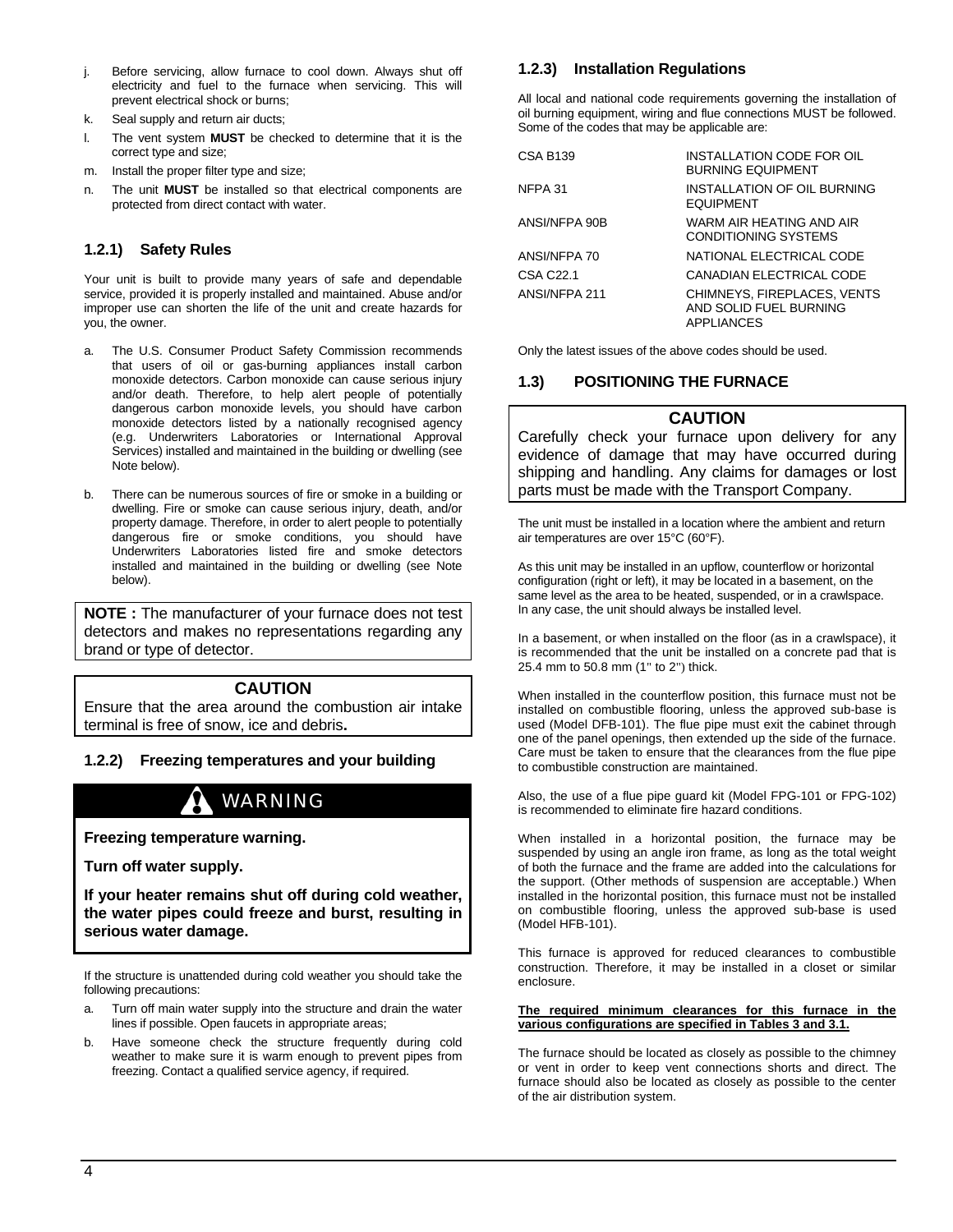#### **CAUTION**

Do **NOT** operate the furnace in a corrosive atmosphere containing chlorine, fluorine or any other damaging chemicals. Refer to Part 1, Section 5.2 (1.5.2).

## WARNING

**Electrical shock hazard.** 

**This furnace is not watertight and is not designed for outdoor installation. This furnace shall be installed in such a manner as to protect the electrical components from water.** 

**Outdoor installation will lead to a hazardous electrical condition and to premature furnace failure, property damage, injury and/or death.** 

#### **1.4) VENTING**

## WARNING

**Poisonous carbon monoxide gas, fire and explosion hazard.** 

**Read and follow all instructions in this section.** 

**Failure to properly vent this furnace can result in property damage, injury and/or death.** 

#### **CAUTION**

When the furnace is chimney vented together with other combustion appliances such as a water heater, the allowable venting materials for use with those appliances must be investigated ("L"-Vent etc.)

## WARNING

**Poisonous carbon monoxide gas hazard.** 

**Never install a hand operated damper in the vent pipe. However, any Underwriters Laboratories listed electrically operated automatic type vent damper may be installed if desired. Be sure to follow the instructions provided with the vent damper. Read and follow all instructions in this section.** 

**Failure to properly vent this furnace or other appliances can result in property damage, personal injury and/or death.** 

The furnace must be vented to the outside, in accordance with local codes and other authorities having jurisdiction.

OIL FIRED APPLIANCES SHALL BE CONNECTED TO FLUES HAVING SUFFICIENT DRAFT AT ALL TIMES TO ENSURE SAFE AND PROPER OPERATION OF THE APPLIANCE.

For additional venting information refer to ANSI/NFPA 211 Chimneys, Fireplaces, Vents and Solid Fuel Burning Appliances and/or CSA B139 Installation Code.

This furnace is certified for use with a Type "L" vent (maximum flue gas temperature 302°C (575°F)). The flue pipe clearance knockout in the front top or side panel should be removed. Install the flue elbow so that it exits the furnace cabinet through that opening.

#### **Pre-installation vent system inspection**

Before this furnace is installed, it is strongly recommended that any existing vent system be completely inspected.

On any chimney or vent, this should include the following:

- a. Inspection for any deterioration in the chimney or vent. If deterioration is discovered, the chimney must be repaired or the vent must be replaced;
- b. Inspection to ascertain that the vent system is clear and free of obstructions. Any blockages must be removed before installing this furnace;
- c. Cleaning the chimney or vent if previously used for venting a solid fuel burning appliance or fireplace;
- d. Confirming that all unused chimney or vent connections are properly sealed;
- e. Verification that the chimney is properly lined and sized per the applicable codes. (Refer to list of codes on page 4.)

#### **Masonry Chimney**

This furnace can be vented into an existing masonry chimney. This furnace must not be vented into a chimney servicing a solid fuelburning appliance. Before venting this furnace into a chimney, the chimney must be checked for deterioration and repaired if necessary. The chimney must be properly lined and sized per local or national codes.

If the furnace is vented into a common chimney, the chimney must be of sufficient area to accommodate the total flue products of all appliances vented into the chimney.

The following are requirements for a safe venting system:

- a. Ensure that the chimney flue is clear of any dirt or debris;
- b. Ensure that the chimney is not servicing an open fireplace;
- c. Never reduce the pipe size below the outlet size of the furnace;
- d. All pipes should be supported using the proper clamps and/or straps. These supports should be located at least every 1.2 m  $(4')$ ;
- e. All horizontal runs of pipe should have at least a 6.4 mm (1/4") upward slope per 0.3 m (1');
- f. All runs of pipe should be as short as possible with as few turns as possible;
- g. Seams should be tightly joined and checked for leaks;
- h. The flue pipe must not extend into the chimney but be flush with the inside wall;
- i. The chimney must extend 0.9 m (3') above the highest point where it passes through a roof of a building and at least 0.6 m (2') higher than any portion of a building within a horizontal distance of 3.0 m (10'). It shall also be extended at lest 1.5 m (5') above the highest connected equipment flue collar;
- j. Check local codes for any variances.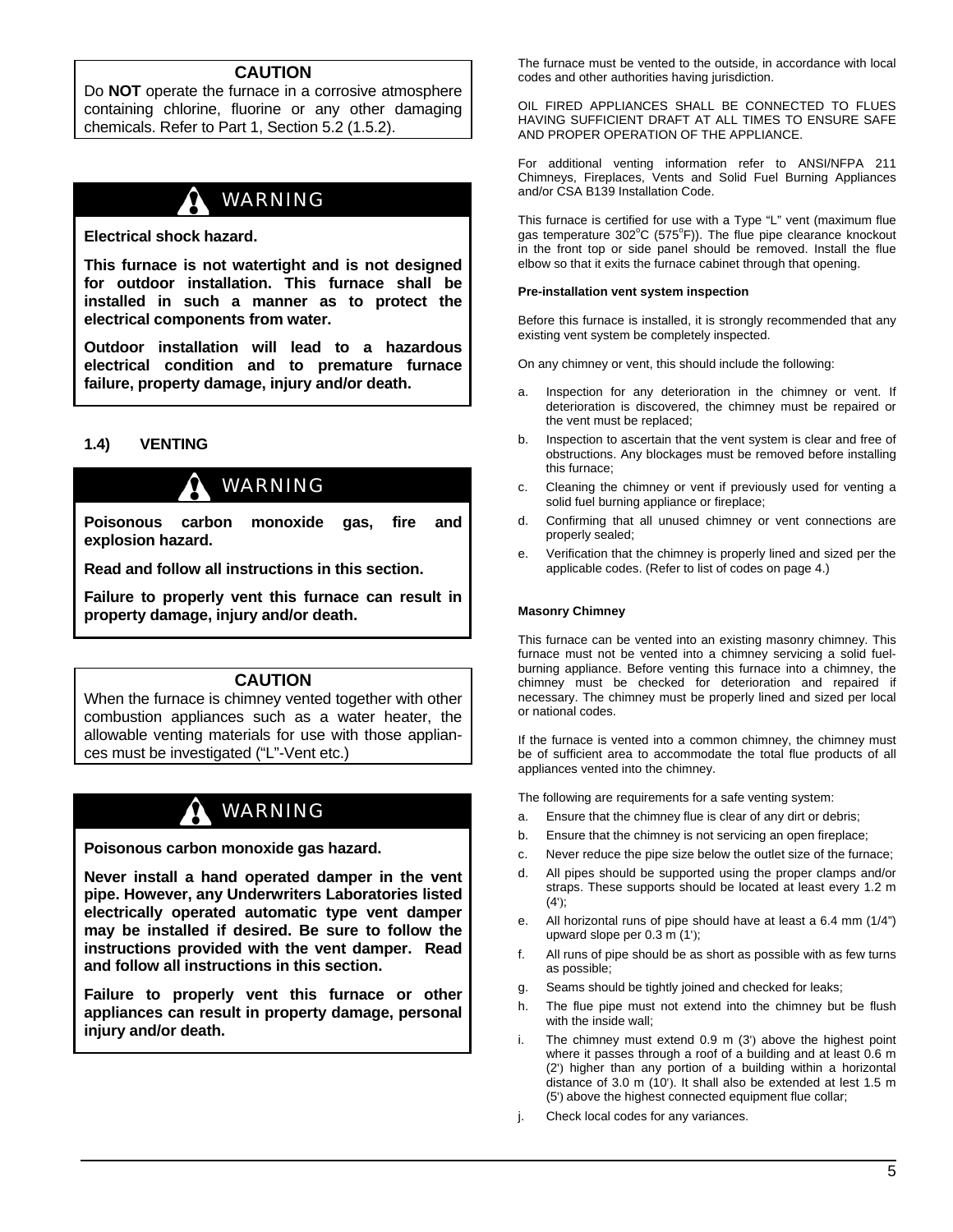#### **Factory built chimneys**

This furnace may be used with an approved factory built chimney. Refer to chimney manufacturer's instructions for proper installation.

#### **1.4.1) Barometric draft control**

The barometric draft control shipped with the furnace MUST be used to ensure proper operation. Installation instructions are supplied with the control.

#### **1.4.2) Blocked vent shut-off (BVSO) For chimney venting**

## WARNING

**It is imperative that this device be installed by a qualified agency.** 

This device is designed to detect the insufficient evacuation of combustion gases in the event of a vent blockage. In such a case the thermal switch will shut down the oil burner. The device will then need to be re-armed MANUALLY.

Refer to figurers 1 to 6, wiring diagrams and the detailed instructions supplied with the BVSO for the installation and wiring procedures. The length of wires supplied with the unit is such that the safety device must be installed between the flue outlet of the appliance and the draft regulator, as indicated in the instructions.

It is also essential that the BVSO be maintained annually. For more details refer to the instructions supplied with the device itself, as well as Section 3. of this Manual.

#### **CAUTION**

A positive pressure venting system (Sealed Combustion System or Direct Vent) MUST NOT use the BVSO. Follow the instructions supplied with the venting system.

#### **FIGURE 1**

**Blocked Vent Shut-Off device wiring Installation shown: Upflow with vertical exhaust** 

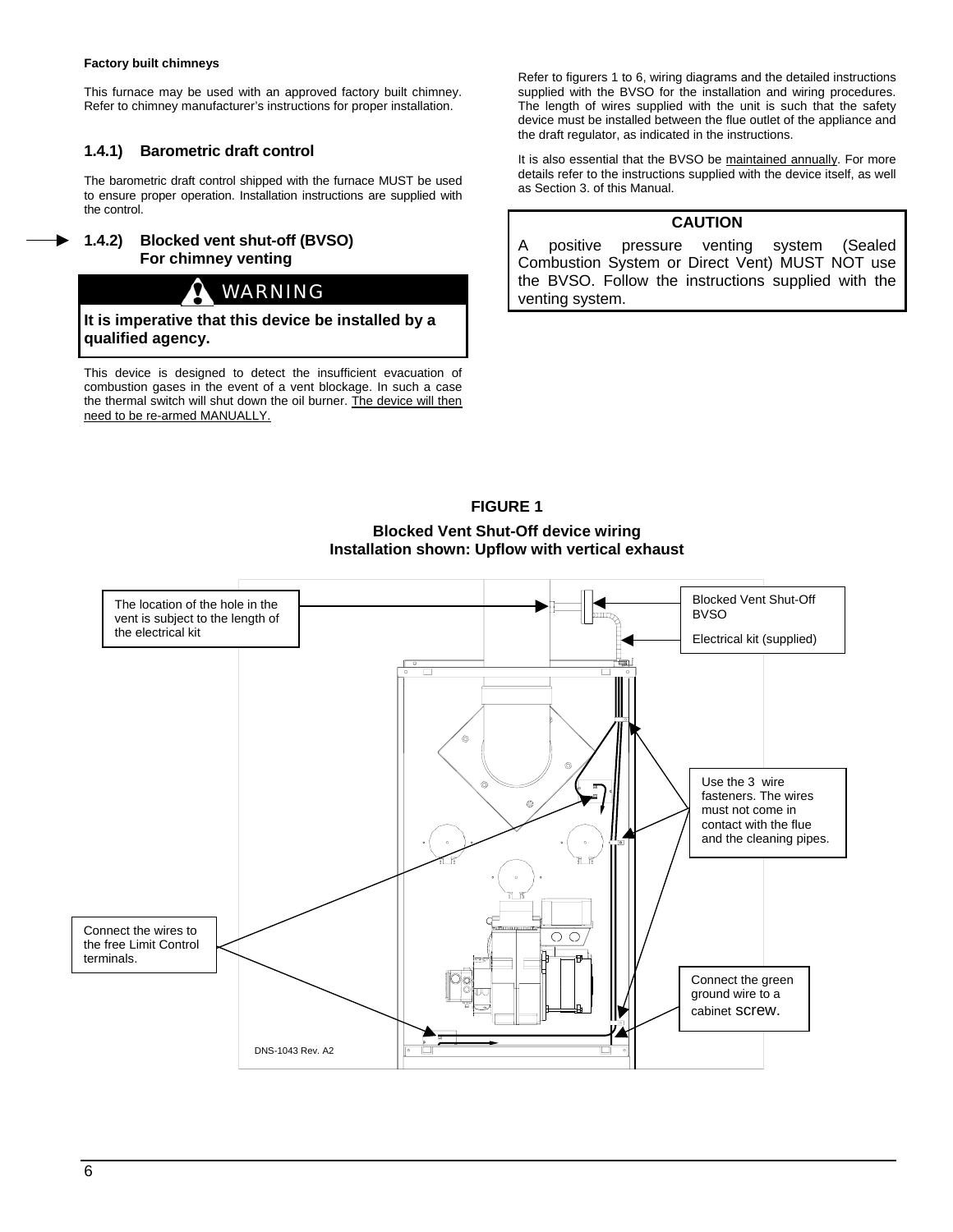#### FIGURE 2 **FIGURE 3**









#### **FIGURE 4**

#### **Blocked Vent Shut-Off device wiring Installation: Horizontal with horizontal exhaust**

#### **FIGURE 5**

#### **Blocked Vent Shut-Off device wiring Installation: Horizontal with vertical exhaust**



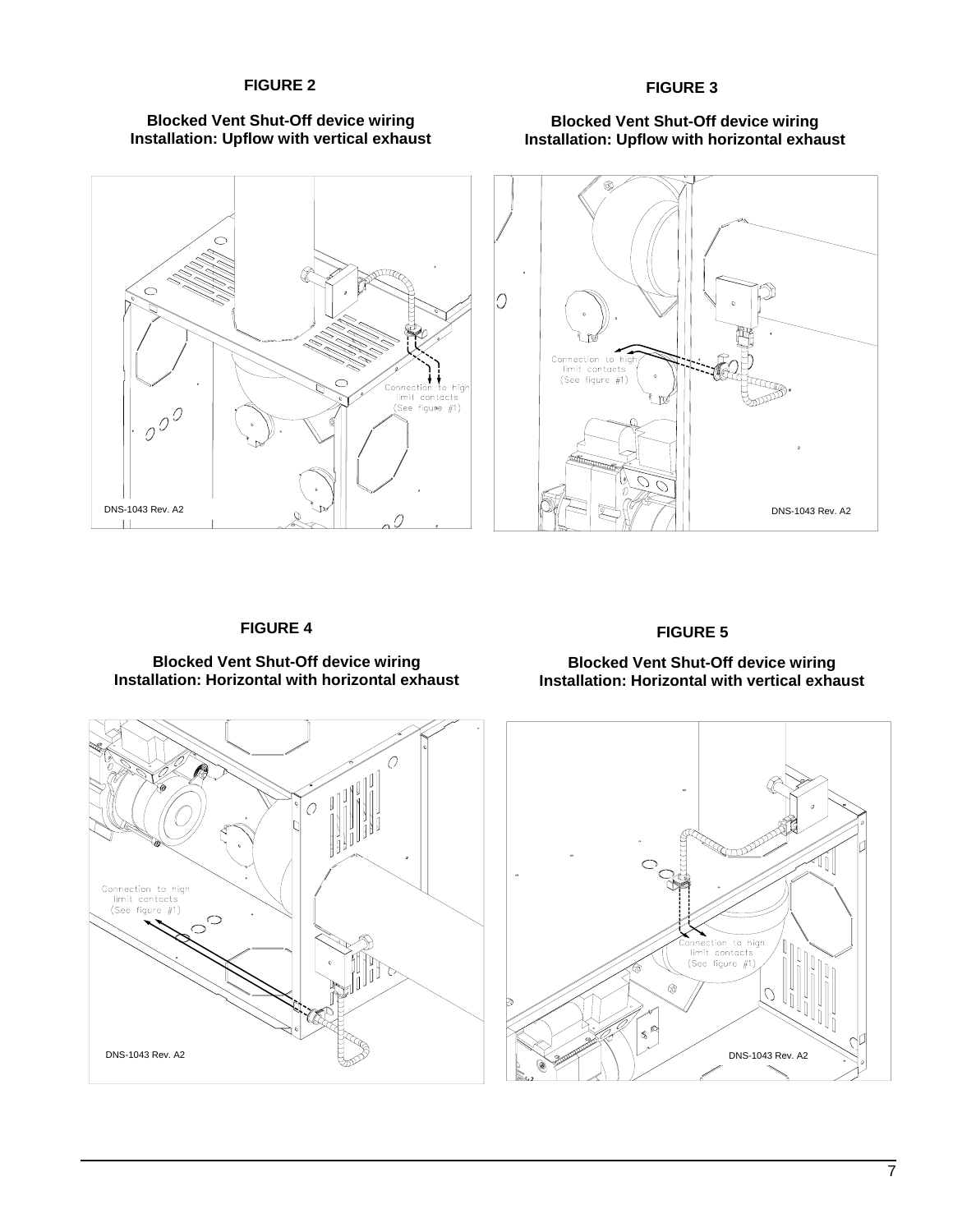#### **FIGURE 6**

#### **Blocked Vent Shut-Off device wiring Installation: Downflow**



#### **1.5) COMBUSTION AIR**

## WARNING

**Poisonous carbon monoxide gas hazard.** 

**Comply with ANSI/NFPA (U.S.) or CSA (Canada) standards for the installation of Oil Burning Equipment and applicable provisions of local building codes to provide combustion and ventilation air.** 

**Failure to provide adequate combustion and ventilation air can result in personal injury and/or death.** 

#### **1.5.1) General**

Oil furnaces must have an adequate supply of combustion air. It is common practice to assume that older homes have sufficient infiltration to accommodate the combustion air requirements for the furnace. However, home improvements such as new windows, doors, and weather stripping have dramatically reduced the volume of air infiltration to the home.

If this furnace is installed in a closet or enclosure, 2 ventilation openings are required for combustion air. The openings should be located about 152.4 mm (6") from the top and the bottom of the enclosure at the front of the furnace. Table 1 indicates the minimum opening dimensions required.

**TABLE 1** 

| Input<br>(BTU/h)    | Width            | Height               |
|---------------------|------------------|----------------------|
| 75,000 - 105,000    | $0.40$ m $(16")$ | $0.20 \text{ m} (8)$ |
| $120,000 - 155,000$ | $0.50$ m $(20")$ | $0.25$ m $(10")$     |

Home air exhausters are quite common. Bathroom and kitchen fans, power vented clothes dryers, and water heaters all tend to create negative pressure in the home. Should this occur, the chimney becomes less and less effective and can easily downdraft.

Heat Recovery Ventilation (HRV) systems are gaining in popularity. HRVs are not designed to supply combustion air. If not properly balanced, a serious negative pressure condition could develop in the dwelling.

#### **1.5.2) Contaminated Combustion Air**

Installations in certain areas or types of structures will have increased exposure to chemicals or halogens which may harm the furnace. These instances will require that only outside air be used for combustion.

The following areas or types of structures may contain or be exposed to the substances listed below. The installation must be carefully evaluated, as it may be necessary to provide outside air for combustion.

- a. Commercial buildings;
- b. Buildings with indoor pools;
- c. Furnaces installed near chemical storage areas.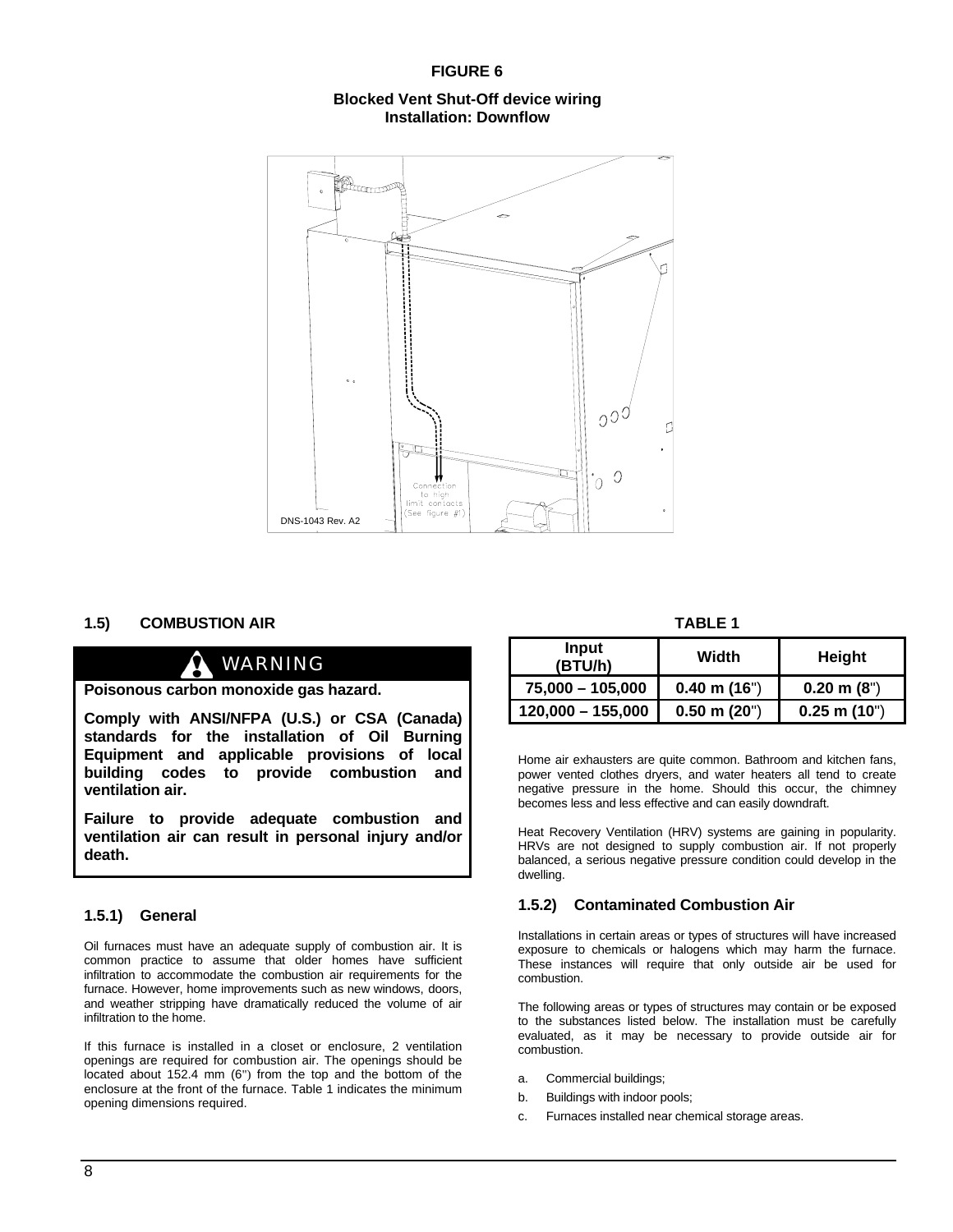#### Exposure to these substances:

- a. Permanent wave chemicals for hair;
- b. Chlorinated waxes and cleaners;
- c. Chlorine based swimming pool chemicals;
- d. Water softening chemicals;
- e. De-icing salts or chemicals;
- f. Carbon tetrachloride;
- g. Halogen type refrigerants;
- h. Cleaning solvents (such as perchloroethylene);
- i. Printing inks, paint removers, varnishes, etc.;
- j. Hydrochloric acid;
- k. Solvent based cements and glues;
- l. Antistatic fabric softeners for clothes dryers;
- m. Acid based masonry cleaning materials.

#### **1.6) OIL TANKS AND LINES**

Check your local codes for the installation of the tank and accessories.

A manual shut-off valve and an oil filter shall be installed in sequence from tank to burner. Be sure that the oil line is clean before connecting to the burner. The oil line should be protected to eliminate any possible damage. Installations where the fuel oil tank is below the burner level must employ a two pipe fuel supply system with an appropriate fuel pump; for more than an 2.4 m (8') rise use a 2 stage pump and for more than a 4.9 m (16') rise use an auxiliary pump).

Follow the pump instructions to determine the size of pipe you need in relation to the rise, or the horizontal distance.

At the beginning of each heating season or once a year, check the complete oil distribution system for leaks.

#### **1.7) BURNER INSTALLATION**

**IMPORTANT:** The burner must always be installed in the upright position with the ignition control on top.

#### **CAUTION**

**NEVER** use the "interrupted ignition" function if a Honeywell R7184 series combustion relay is installed on the burner.

#### **Mounting the burner**

- 1. The warm air furnace burner mounting plate has a 4-bolt configuration;
- 2. Position the mounting gasket between the mounting flange and the appliance burner mounting plate. Line up the holes in the mounting flange with the studs on the appliance mounting plate and securely bolt in place.

#### **After the burner is mounted**

- 1. Remove drawer assembly or air tube combination;
- 2. Install nozzle (see specifications);
- 3. Confirm electrode settings;
- 4. Make the electrical connections;
- 5. Complete oil line connections.

#### **CAUTION**

Do not turn on the burner until you have checked the following:

#### **Checking the polarity**

The oil burners used on furnaces have solid state control systems which make them sensitive to the proper connections of the hot and neutral power lines. The controls will be damaged if the 2 lines are reversed.

- 1. Set your voltmeter to line voltage;
- 2. Place one prong on your grounded electric entry box and one prong on the black wire;
- 3. Read the voltage;
- 4. If the voltage is zero, check the white wire. If line voltage shows, reverse the 115-volt leads entering the furnace junction box (see Figure 7).
- 5. If you don't have a voltmeter, use a pilot light.



#### **Checking the nozzle**

The burner is equipped with an appropriate nozzle. However, if another size or a replacement nozzle is required, use the manufacturer's nozzle data concerning spray angle, as shown in Table 2. Note that all nozzle sizes are based on a pump pressure of 100 psi.

Always select nozzle sizes by working back from the actual desired flow rate at operating pressure, and not by the nozzle marking.

#### **Checking the air and turbulator settings**

Before starting the burner for the first time, adjust the air and turbulator settings to those listed in Table 2. Once the burner becomes operational, final adjustments will be necessary.

#### **Checking the fuel supply system**

Fuel Specifications

**NOTE**: Use No.1 or No.2 Heating Oil (ASTM D396) or in Canada, use No.1 or No.2 Furnace Oil.

Before starting the burner be sure the fuel tank is filled with clean oil.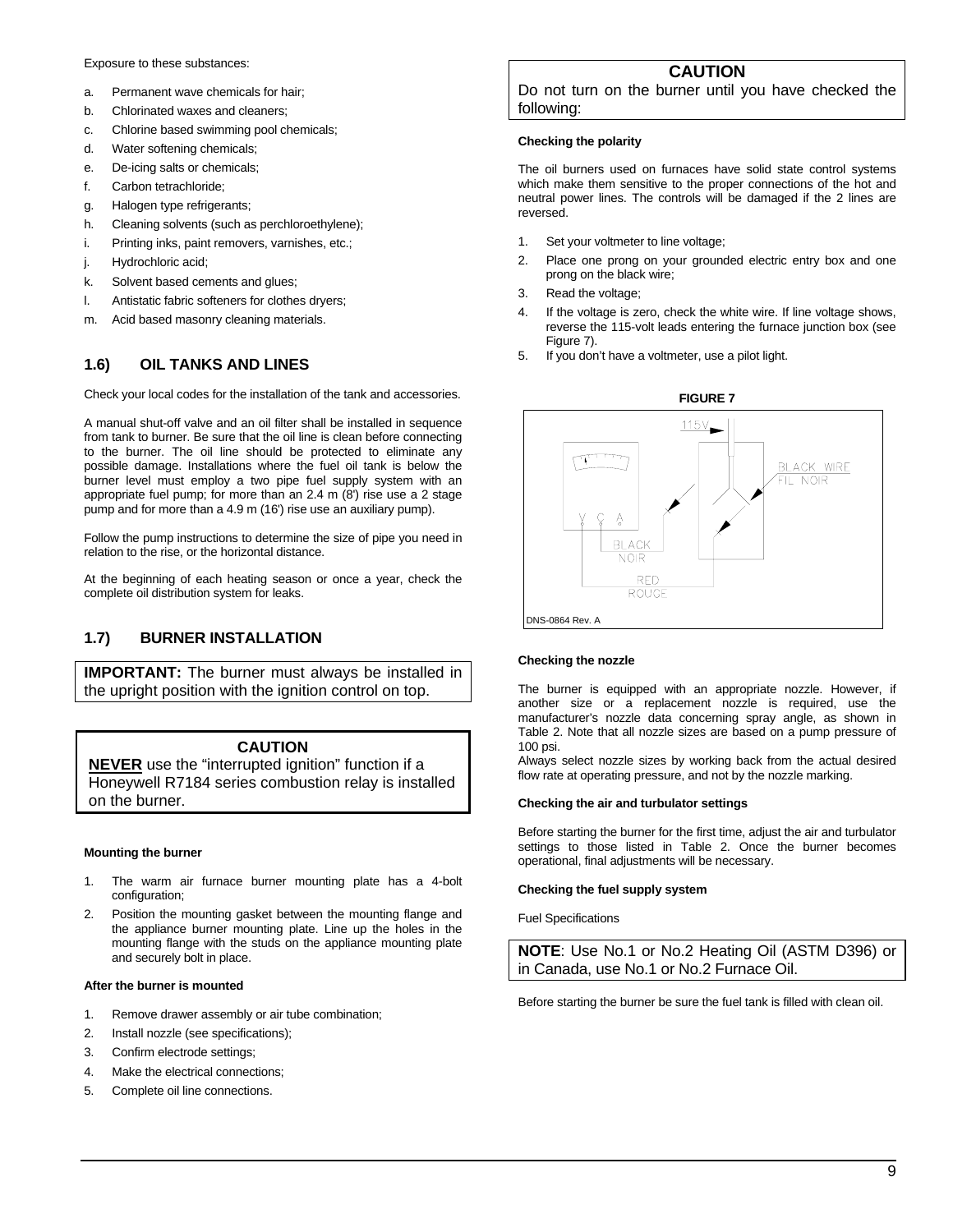## WARNING

**Fire and explosion hazard.** 

**Use only approved heating type oil in this furnace. DO NOT USE waste oil, used motor oil, gasoline or kerosene.** 

**Use of these will result in property damage, injury or death.**

**NOTE**: You may notice a slight odour the first time your furnace is operated. This will soon disappear. It is only the oil used on the parts during manufacturing.

#### **1.8) INSTALLING ACCESSORIES**

## WARNING

**Electrical shock hazard.** 

**Turn OFF electric power at fuse box or service panel before making any electrical connections and ensure a proper ground connection is made before connecting line voltage.** 

**Failure to do so could result in property damage, injury or death.** 

#### **1.8.1) Air conditioning**

An air conditioning coil may be installed on the supply air side only. Also, a minimum clearance must be allowed between the bottom of the coil drain pan and the top of the heat exchanger as per the coil manufacturer's instructions. Wire the thermostat and condensing unit contactor as indicated on the wiring diagram (Figures 9, 9.1, 9.2 and 9.3)*.* 

#### **1.8.2) Ductwork and Filter**

#### **Installation**

Design and install the air distribution system to comply with Air Conditioning Contractors of America manuals or other approved methods that conform to local and/or national codes and good trade practices.

Knockouts are provided on both sides of the furnace to cut the required size opening for the installation of the return ductwork. This can be done on either the right or the left side of the furnace. See Figures 10 and 10.1 for location and dimensions.

#### **NOTE:** THE BACK OF THE FURNACE SHOULD NOT BE CUT OUT FOR RETURN AIR

Provision is made on this furnace for a bottom return air duct. Knockouts are provided in the floor, to facilitate the cut out for the air filter rack and return air ductwork. We recommend the use of this opening for horizontal installations as well.

#### **CAUTION**

When ducting supplies air to a space other than where the furnace is located, the return air ducts must be sealed and also be directed to the space other than where the furnace is located. Incorrect ductwork termination and sealing will create a hazardous condition which can lead to bodily harm.

Install air conditioning cooling coil (evaporator) downstream from the furnace, in the supply air plenum.

If separate evaporator and blower units are used, install a good sealing damper for air flow control. Cold air from the evaporator coil going through the furnace can cause condensation and shorten furnace life.

#### **CAUTION**

Dampers (purchased locally) MUST be automatic.

## WARNING

**Poisonous carbon monoxide gas hazard.** 

**Do NOT draw return air from inside a closet or utility room. Return air duct MUST be sealed to furnace casing.** 

**Failure to properly seal duct can result in death, personal injury and/or property damage.** 

## WARNING

**Poisonous carbon monoxide gas hazard.** 

**Install evaporator coil on the supply side of the furnace ducting.** 

**Evaporator coil installed in return side ducting can cause condensation to form inside heat exchanger resulting in heat exchanger failure. This could result in death, personal injury and/or property damage.**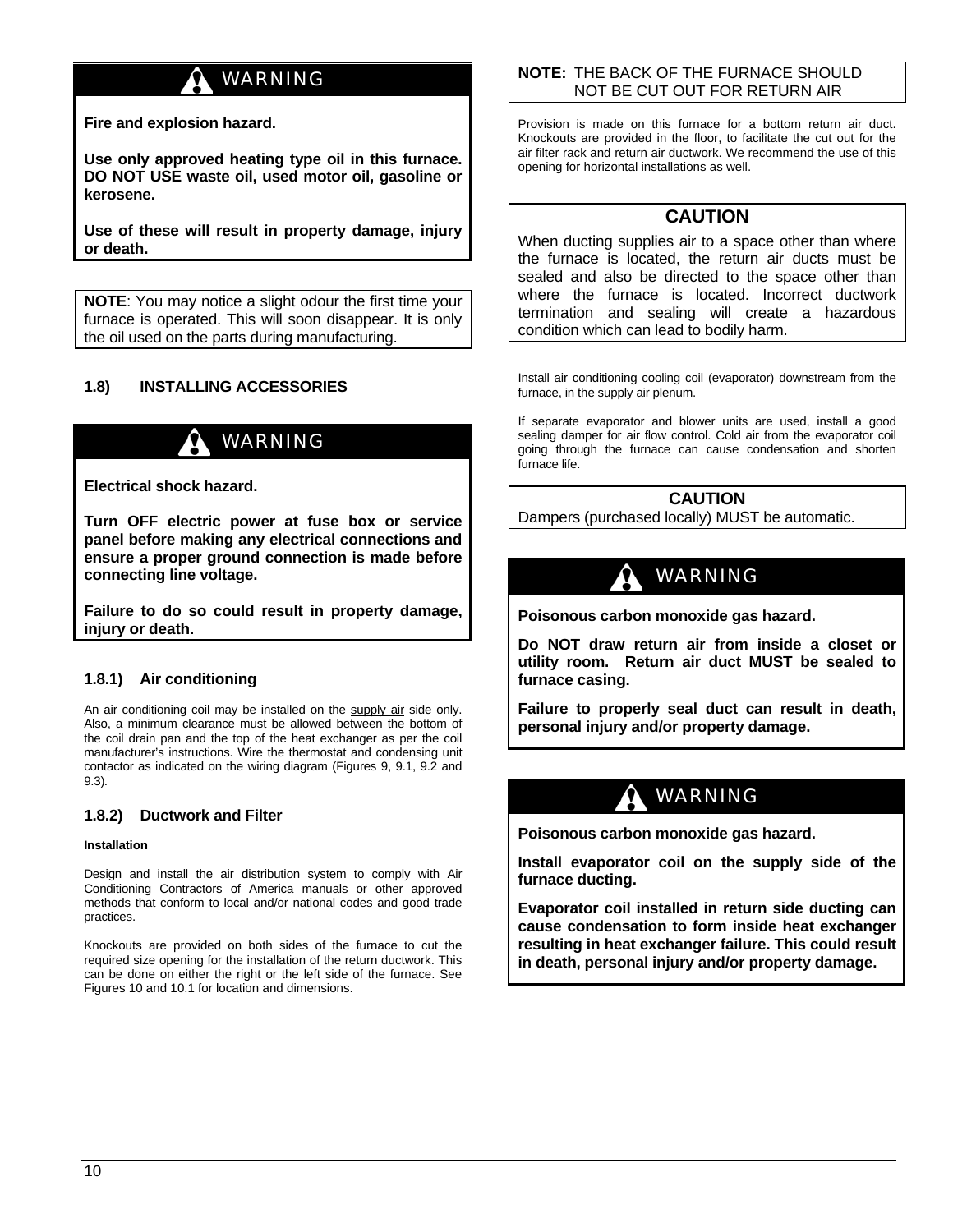#### **2.1) SEQUENCE OF OPERATION**

#### **2.1.1) Sequence of operation - Beckett AFG**

- 1. Normally open contact (T-T) on primary relay closed when thermostat calls for heat;
- 2. The motor starts and spark is established. The pump pressure builds and the oil supply mechanism opens, admitting fuel to the nozzle;
- 3. Spark ignites oil droplets;
- 4. Cad cell senses flame and burner continues to fire;
- 5. After 60 seconds, the fan control starts the circulating air blower and electronic air cleaner;
- 6. The circulating air blower and burner motor remain on until the thermostat is satisfied. The ignition transformer continues to spark;

Thermostat is satisfied:

- 7. Primary relay contacts open and the burner fan motor shuts down. The ignition transformer ceases sparking;
- 8. Depending on the delay of the fan control setting, the circulating air blower stops after 60, 90, 120 or 150 seconds. (See Part 2, Section 2.4).

#### **2.2) CHECKS AND ADJUSTMENTS**

#### **2.2.1) General**

During initial start-up and subsequent yearly maintenance calls, the furnace must be thoroughly tested.

#### **IMPORTANT**

The burner must be put in operation for at least 10 minutes before any test readings are taken. On a new installation, set up the burner to the settings as per Table 2, before firing. These are rough adjustments but they ensure that the burner will start and run smoke-free before fine tuning is performed.

Open the oil bleed port screw and start the burner. Allow the oil to drain into a container for at least 10 seconds. Slowly close and tighten the bleed screw. The oil should flow absolutely free of white streaks or air bubbles to indicate that no air is being drawn into the suction side of the oil piping and pump. Fire the burner. Adjust the oil pressure as indicated in Table 2.

#### **2.2.2) Restart after burner failure**

- 1. Set thermostat lower than the room temperature;
- 2. Press the reset button on the burner primary control (relay);
- 3. Set thermostat higher than the room temperature;
- 4. If the burner motor does not start or ignition fails, turn off the disconnect switch and CALL A QUALIFIED SERVICE TECHNICIAN.

#### **CAUTION**

Do not attempt to start the burner when excess oil has accumulated, when the furnace is full of vapour, or when the combustion chamber is very hot.

#### **2.2.3)** Smoke / CO<sub>2</sub> test

- 1. Pierce a test hole in the smoke pipe near the furnace breech. Insert the smoke test instrument probe into the hole;
- 2. Starting with a zero smoke reading, gradually reduce the burner air setting until just a trace of smoke results (#1 on the Bacharach Scale);
- 3. Take a  $CO<sub>2</sub>$  sample at the same test location where the smoke sample was taken. Note the  $CO<sub>2</sub>$  reading associated with the #1 smoke condition;
- 4. Adjust the burner air setting to obtain a  $CO<sub>2</sub>$  reading 1% lower than the reading associated with the #1 smoke;
- 5. This method of adjusting the  $CO<sub>2</sub>$  will provide adequate excess air to ensure that the burner will burn clean for the entire heating season.

#### **2.2.4) FAN ADJUSTMENT CHECK**

This furnace is equipped with a 4 speed direct drive motor to deliver a temperature rise within the range specified on the rating plate, between the return and supply pressure at the external duct static pressure noted on the rating label.

Adjust the fan speed ACCORDING TO THE OIL INPUT SELECTED, so that the temperature rise is within the specifications on the rating plate (see Table 2.1). Consult the wiring diagram for speed changes on the direct drive motor.

To adjust the fan "OFF" setting, adjust the DIP switches on the control board for the desired length as per Figure 8.





#### **2.2.5) Limit control check**

After the furnace has been in operation for at least 15 minutes, restrict the return air supply by blocking the filters or closing the return air registers and allow the furnace to shut down on High Limit. The burner will shut OFF and the main blower should continue to run.

Remove the restriction and the burner should come back on in a few minutes.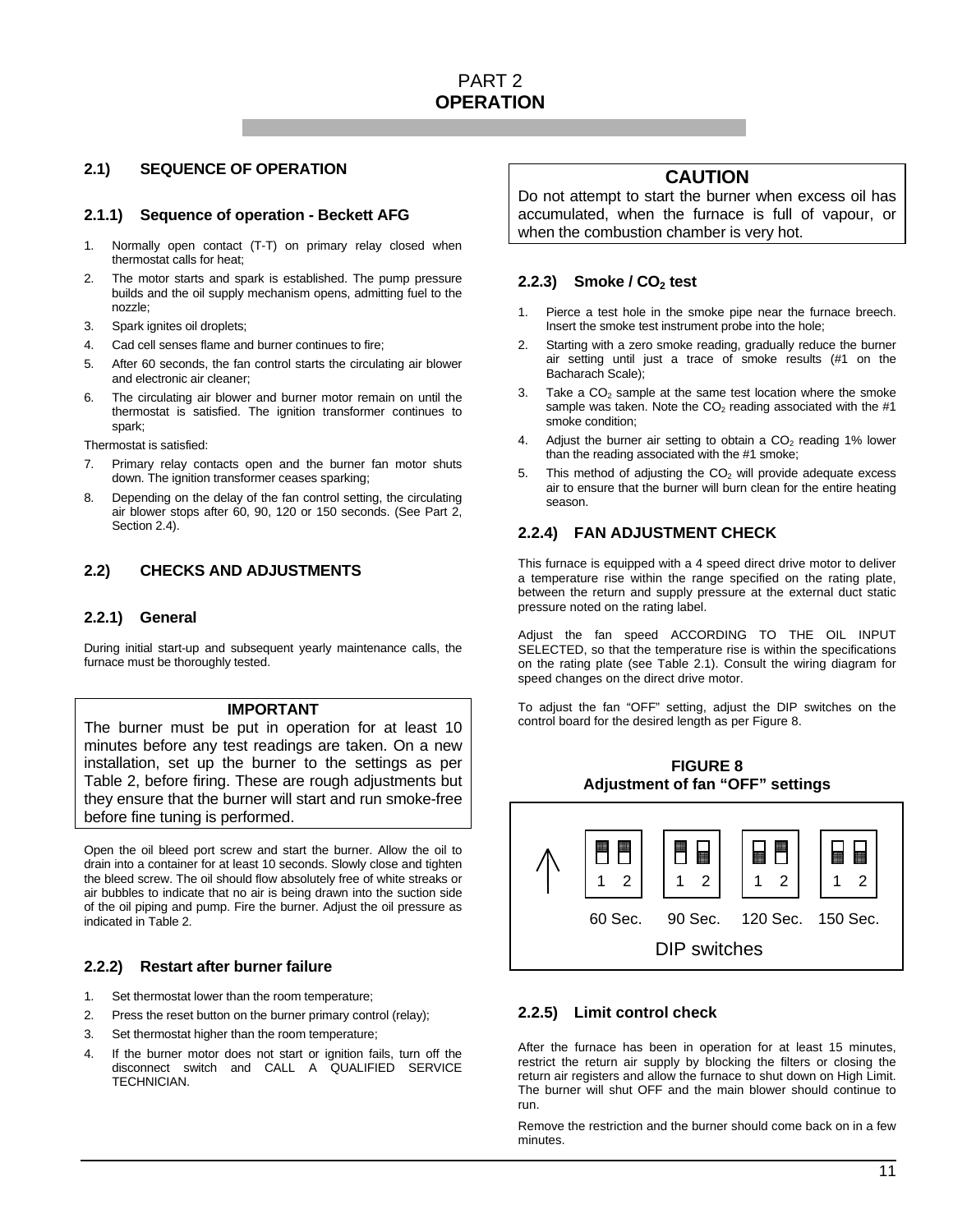#### **2.2.6) Year-round air conditioning**

The furnace is designed for use in conjunction with cooling equipment to provide year round air conditioning. The blower has been sized for both heating and cooling, however, the fan motor speed may need to be changed to obtain the necessary cooling air flow.

#### **2.2.7) Heating**

The blower speed is factory set to deliver the required airflow at normal duct static pressure.

#### **2.2.8) Cooling**

The blower speed may be adjusted in the field to deliver the required airflow for cooling applications, as outlined in Table 2.1.

#### **2.2.9) Constant Blower Switch**

This furnace is equipped with a constant, low speed blower option. Whenever the room thermostat is not calling for heating or cooling, the blower will run on low speed in order to provide air circulation. If this constant blower option is not desired, the rocker switch on the side of the control box can be used to turn off this feature.

#### PART 3 **MAINTENANCE**

#### **3.1) GENERAL**

#### **Preventive Maintenance**

**Preventive maintenance is the best way to avoid unnecessary expense and inconvenience. Have your heating system and burner inspected at regular intervals by a qualified service technician.** 

After each annual inspection a complete combustion test must be performed, in order to maintain optimum performance and reliability.

## WARNING

#### **Electrical shock hazard.**

**Turn OFF power to furnace before any disassembly or servicing.** 

**Failure to do so can result in property damage, injury and/or death.** 

**Do not tamper with the unit or its controls. Call a qualified service technician.** 

#### **Before calling for service, check the following :**

- a. Check oil tank gauge and check if the oil tank valve is open;
- b. Check fuse or circuit breaker;
- c. Check if shut-off switch is "ON";
- d. Reset thermostat above room temperature;
- e. If ignition does not occur, turn off the disconnect switch and call a qualified service technician.

**When ordering replacement parts, specify the complete furnace model number and serial number.** 

#### **3.1.1) Heat exchanger cleaning**

Ordinarily, it is not necessary to clean the heat exchanger or flue pipe every year, but it is advisable to have your oil burner serviceman check the unit before each heating season to determine whether cleaning or replacement of parts is necessary.

If cleaning is necessary, the following steps should be performed:

- 1. Turn "OFF" all utilities upstream of the furnace;
- 2. Disconnect the flue pipe;
- 3. Remove the flue collar plate located at the front of the furnace;
- 4. Remove the radiator baffles;
- 5. Disconnect the oil line and remove the oil burner from the furnace;
- 6. Clean the secondary tubes, and the primary cylinder with a stiff brush and a vacuum cleaner;
- 7. After cleaning, replace the radiator baffles, flue collar plate and oil burner;
- 8. Readjust burner for proper operation.

Soot will have collected in the first sections of the heat exchangers only if the burner was started after the combustion chamber was flooded with fuel oil, or if the burner has been operating in a severely contaminated condition.

#### **3.1.2) Blower removal**

To remove the blower from the furnace:

- 1. Turn "OFF" all utilities upstream of the furnace;
- 2. Remove the burner access door and blower door;
- 3. Remove the blower retaining screw (on the blower rail);
- 4. Remove the cover from the control box and disconnect the thermostat and power wires from the board;
- 5. Slide the blower toward the front of the unit;
- 6. Reverse the above steps to reinstall the blower. Refer to wiring diagram Figures (9 to 9.3) of this manual or the diagram located on the inside of the blower door to properly rewire the unit.

#### **CAUTION**

Be sure the blower is adequately supported when sliding it off the mounting rails, especially in the horizontal configuration, in order to prevent dropping the blower and injuring yourself and/or damaging the blower!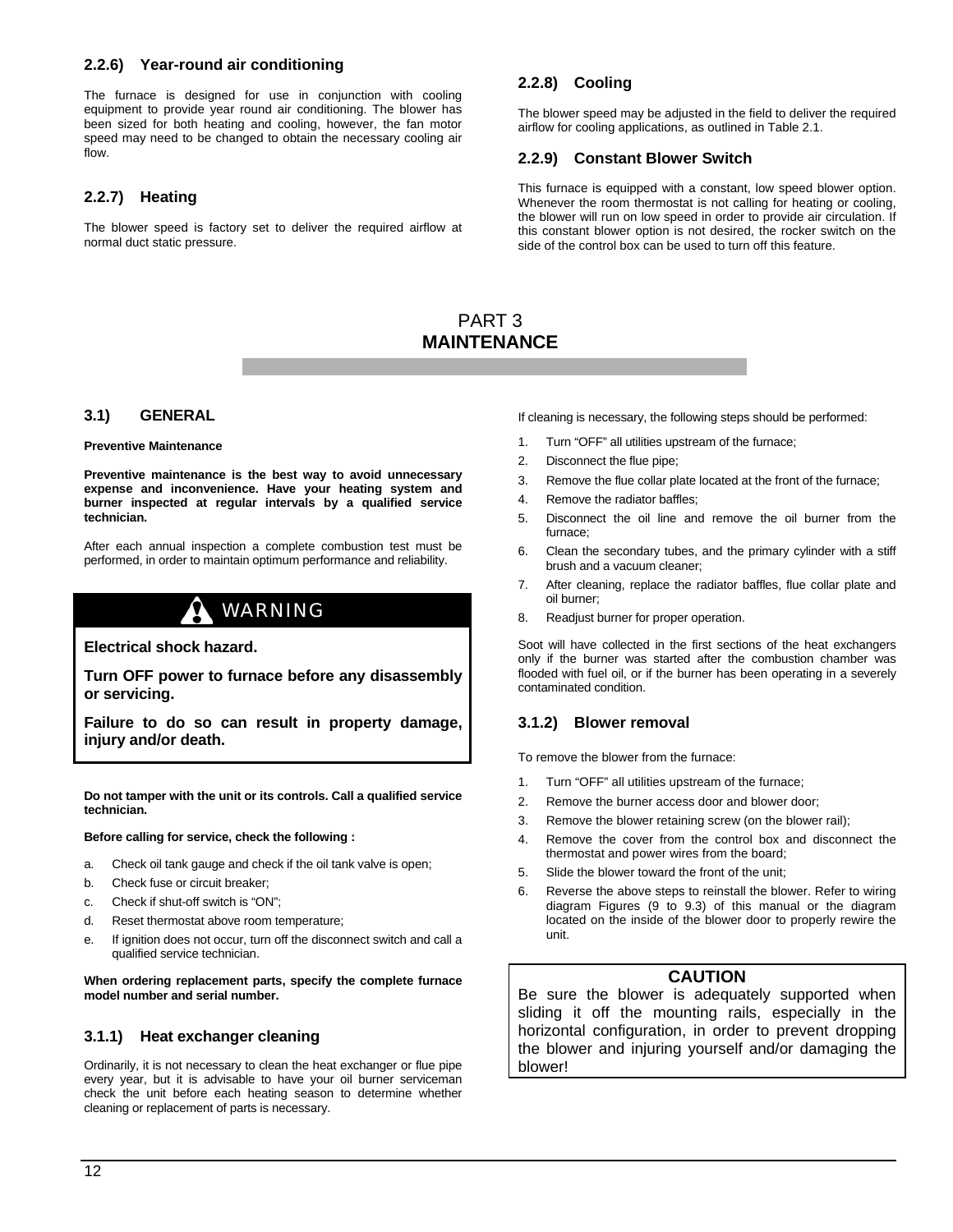#### **3.1.3) Burner drawer assembly**

Remove the drawer assembly. Clean all foreign matter from the retention head and electrodes. In the case of a Beckett AFG burner, the burner will have to be removed to check the retention head.

#### **3.1.4) Nozzle**

Replace the nozzle with the one specified in Table 2.

#### **3.1.5) Oil filter**

#### **Tank filter**

The tank filter should be replaced as required.

#### **Secondary filter**

The 10 micron (or less) filter cartridge should be replaced annually.

#### **3.1.6) Air filters**

Air filters are the disposable type. Disposable filters should be replaced at least once a year. Dusty conditions, presence of animal hair etc. may require much more frequent filter changes. Dirty filters will impact on furnace efficiency and increase oil consumption.

#### **3.1.7) Motor lubrication**

Do NOT lubricate the oil burner motor or the direct drive blower motor as they are permanently lubricated.

#### **3.1.8) Blocked Vent Shut Off (BVSO) Cleaning**

For continued safe operation, the Blocked Vent Shut-Off System (BVSO) is required to be inspected and maintained annually by a qualified agency.

- 1. Disconnect the power to the appliance;
- 2. Remove the two screws holding on the BVSO assembly cover;
- 3. Remove the cover;
- 4. Remove the two screws holding the thermal switch to the assembly base;
- 5. Without removing the electrical wires, remove the thermal switch and remove any build-up from the thermal switch surface;

## **CAUTION**

Do not dent or scratch the surface of the thermal switch. If the thermal switch is damaged, replacement is required.

- 6. Clear and remove any build-up or obstruction inside the heat transfer tube;
- 7. Re-mount the thermal switch to the assembly base;
- 8. Re-attach the assembly cover with the screws removed in step 2;
- 9. Re-establish power to the appliance.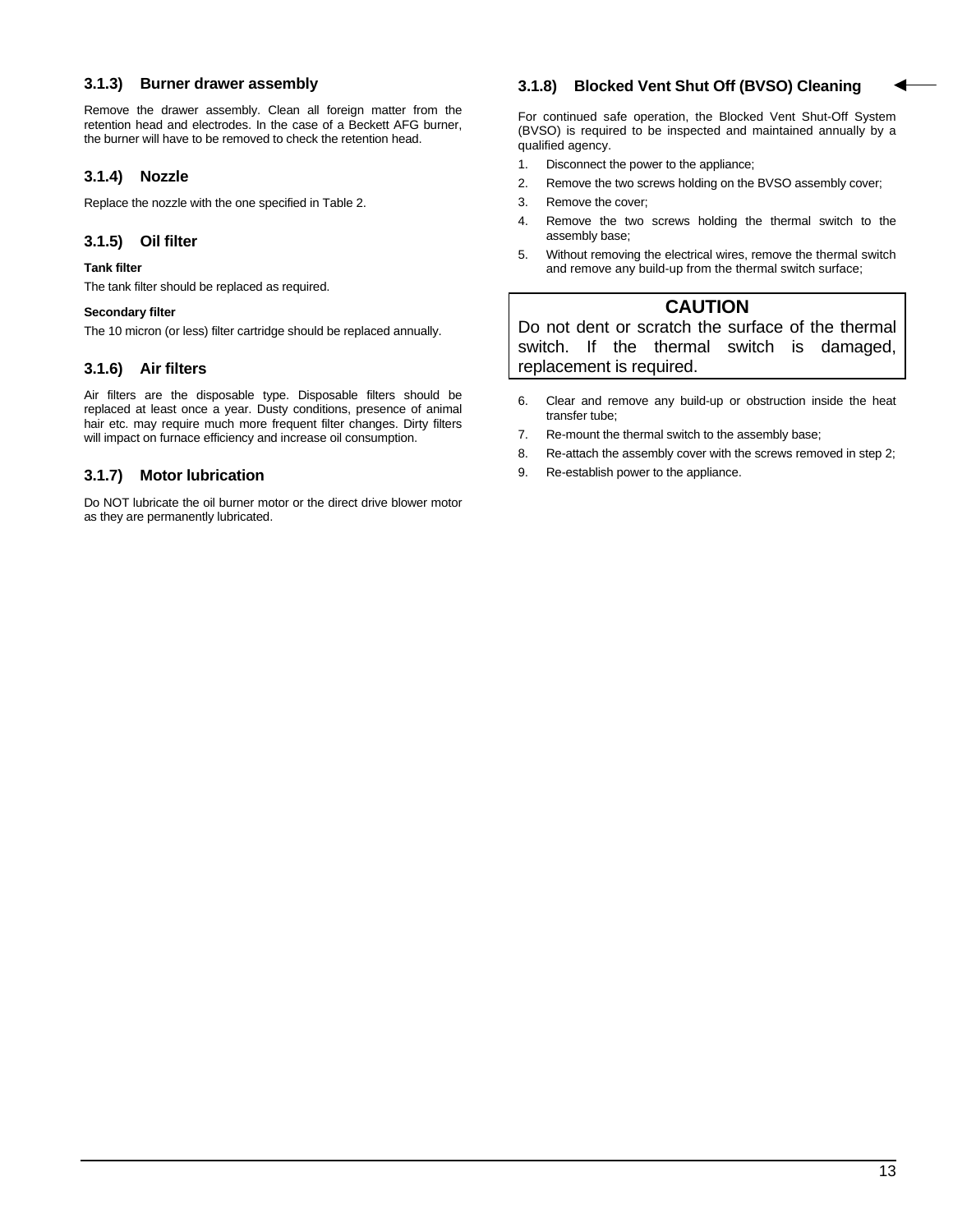### PART 4 **INFORMATION**

| Model:                     | Serial number: |  |
|----------------------------|----------------|--|
| Furnace installation date: |                |  |
| Service telephone - Day:   | Night:         |  |
| Dealer name and address:   |                |  |
|                            |                |  |

#### **START-UP TEST RESULTS**

| Nozzle:                  |                         |              | Pressure: | lb/psi      |
|--------------------------|-------------------------|--------------|-----------|-------------|
| Burner adjustments:      | Primary air<br>Fine air |              |           |             |
|                          | Drawer Assembly         |              |           |             |
| $CO2$ :<br>%             |                         | Smoke scale: |           | (Bacharach) |
| Gross stack temperature: |                         |              |           | °F          |
| Ambient temperature:     |                         |              |           | $\circ$ F   |
| Chimney draft:           |                         |              |           | " W.C.      |
| Overfire draft:          |                         |              |           | " W.C.      |
| Test performed by:       |                         |              |           |             |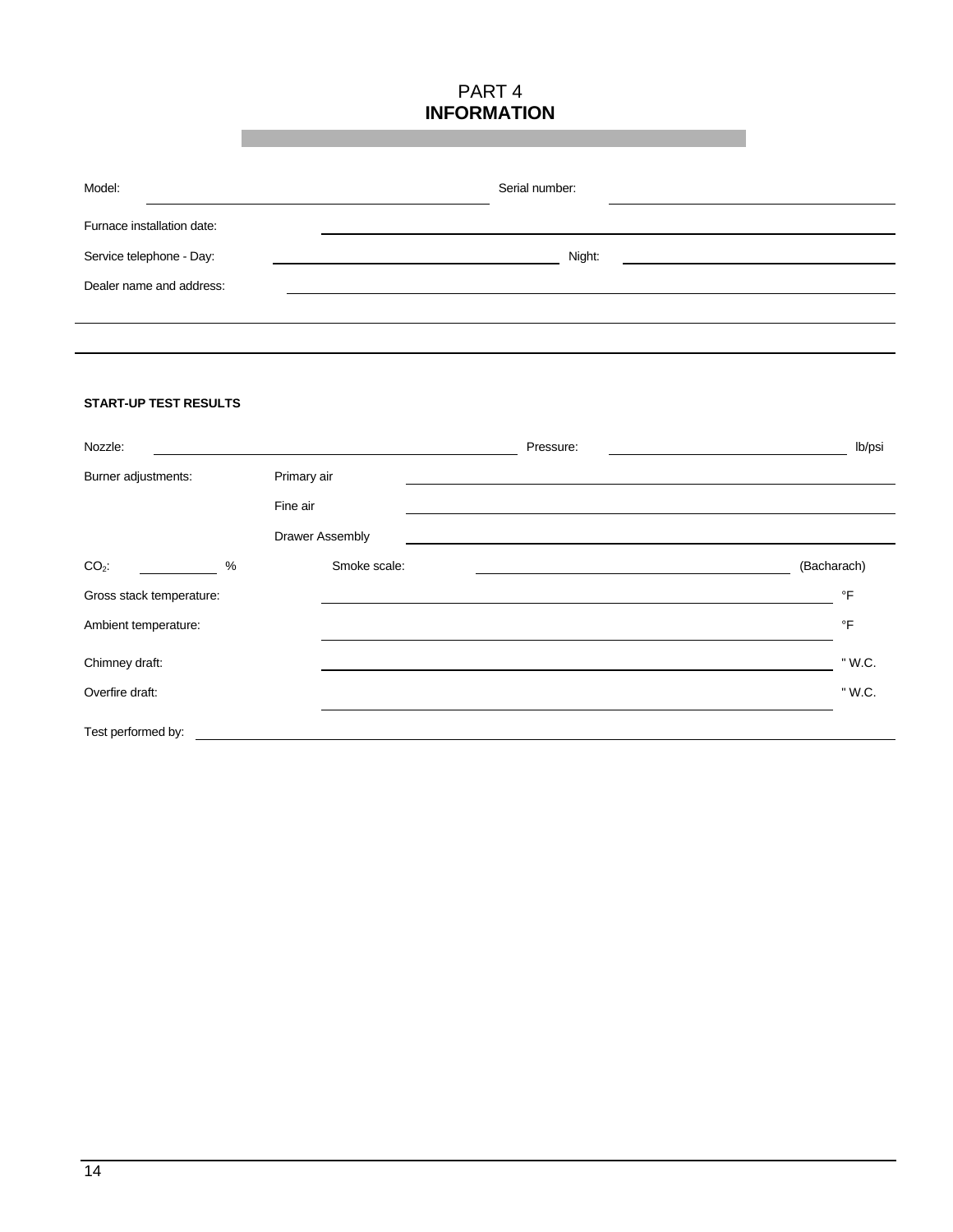| <b>TABLE 2</b>                  |  |  |
|---------------------------------|--|--|
| <b>Technical Specifications</b> |  |  |

| Model: NOMF                                     | 75               | 90                       | 105              | 120                | 140                       | 155          |
|-------------------------------------------------|------------------|--------------------------|------------------|--------------------|---------------------------|--------------|
| <b>RATING AND PERFORMANCE</b>                   |                  |                          |                  |                    |                           |              |
| Firing rate (USGPH)                             | 0.50             | 0.65                     | 0.75             | 0.85               | 1.00                      | 1.10         |
| Input (BTU/h)                                   | 70,000           | 91,000                   | 105,000          | 119,000            | 140,000                   | 154,000      |
| Heating capacity (BTU/h)                        | 57,000           | 74,000                   | 85,000           | 97,000             | 115,000                   | 126,000      |
| AFUE%                                           |                  | 80                       |                  |                    | 80                        |              |
| Heating temperature rise                        |                  | 13°C - 29°C (55F - 85°F) |                  |                    | 13°C - 29°C (55°F - 85°F) |              |
| Flue draft minimum (W.C.)                       |                  | -0.06" to -0.025"        |                  |                    | -0.06" to -0.025"         |              |
| Overfire pressure draft (W.C.)                  |                  | range +0.010" to +0.025" |                  |                    | max +0.025"               |              |
| BECKETT BURNER; MODEL AFG (3450 rpm)            |                  | AFG-F3                   |                  |                    | AFG-F3                    | AFG-F6       |
| Low firing rate baffle                          |                  | <b>YES</b>               |                  |                    | <b>YES</b>                | <b>YES</b>   |
| Static disc, model                              |                  | 3 3/8" # 31646           |                  |                    | 2 3/4" # 3383             | 2 3/4" # 338 |
| Nozzle (Delavan)                                | $0.50 - 70W$     | $0.55 - 70B$             | $0.65 - 70B$     | $0.75 - 70B$       | $0.85 - 70B$              | $0.85 - 70B$ |
| Pump pressure (PSIG)                            | 100              | 140                      | 130              | 130                | 140                       | 170          |
| Combustion air adjustment (shutter/band)        | 0/5              | 0/7                      | 0/8              | 1/8                | 4/4                       | 2/8          |
| <b>RIELLO BURNER, MODEL 40</b>                  |                  | F3 TUBE INSERTION 3 9/16 |                  |                    | F5 TUBE INSERTION 3 9/16  |              |
| Nozzle (Delavan)                                | $0.40 - 70A$     | $0.50 - 70W$             | $0.65 - 70W$     | $0.75 - 70B$       | $0.85 - 70W$              | $1.00 - 70W$ |
| Pump pressure (PSIG)                            | 160              | 170                      | 135              | 130                | 140                       | 125          |
| Combustion air adjustment (turbulator / damper) | $\overline{0/3}$ | 0/3.5                    | 0/4              | $\overline{0/3}$   | 0/3.5                     | 0/4          |
| <b>ELECTRICAL SYSTEM</b>                        |                  |                          |                  |                    |                           |              |
| Volts - Hertz - Phase                           |                  | $115 - 60 - 1$           |                  |                    | 115-60-1                  |              |
| Operating voltage range (volts)                 |                  | $104 - 132$              |                  | $104 - 132$        |                           |              |
| Electrical load (Amps)                          |                  | 12.2                     |                  | 15.7               |                           |              |
| Minimum ampacity for wiring sizing              |                  | 13.7                     |                  | 18.1               |                           |              |
| Max. wire lenght                                |                  | 26'                      |                  | $\overline{26}$    |                           |              |
| Max. fuse size (Amps)                           |                  | 15                       |                  |                    | $\overline{20}$           |              |
| Control transformer                             |                  | 40 VA                    |                  |                    | 40 VA                     |              |
| External control pow er available<br>Heating    |                  | 40 VA                    |                  |                    | 40 VA                     |              |
| Cooling                                         |                  | 30 VA                    |                  |                    | 30 VA                     |              |
| <b>BLOWER DATA</b>                              |                  |                          |                  |                    |                           |              |
| Blow er speep at 0.5" W.C. static pressure      | <b>MED-LOW</b>   | <b>MED-HIGH</b>          | <b>HIGH</b>      | MED-LOW            | <b>MED-HIGH</b>           | <b>HIGH</b>  |
| Motor / number of speeds                        |                  | $1/3$ HP $/4$            |                  |                    | $3/4$ HP $/4$             |              |
| Blow er wheel size                              |                  | 10" x 10"                |                  | 12" x 10"          |                           |              |
| <b>GENERAL INFORMATION</b>                      |                  |                          |                  |                    |                           |              |
| Overall dimension (width x depth x height)      |                  | 20" x 35" x 48.75"       |                  | 20" x 39.50" x 53" |                           |              |
| Supply air opening                              |                  | 18.625" x 20"            |                  |                    | 19" x 24"                 |              |
| Return air opening                              |                  | 15" x 23"                |                  | 17" x 29"          |                           |              |
| Filter size                                     |                  | 16" x 24"                |                  |                    | 18" x 30"                 |              |
| Shipping w eight                                | 100 Kg / 221 lbs |                          | 122 Kg / 270 lbs |                    |                           |              |

#### **TABLE 2.1 Air delivery (CFM)**

|                 | NOM F105 / 106 - EXTERNAL STATIC PRESSURE WITH AIR FILTER |                                                          |               |               |  |
|-----------------|-----------------------------------------------------------|----------------------------------------------------------|---------------|---------------|--|
| <b>SPEED</b>    | $0.2"$ (W.C.)                                             | $0.3"$ (W.C.)                                            | $0.4"$ (W.C.) | $0.5"$ (W.C.) |  |
| <b>HIGH</b>     | 1.425                                                     | 1,350                                                    | 1.305         | 1,250         |  |
| <b>MED-HIGH</b> | 1.130                                                     | 1,045                                                    | 1.000         | 950           |  |
| MED-LOW         | 840                                                       | 810                                                      | 770           | 740           |  |
|                 |                                                           | NOMF155 / 156 - EXTERNAL STATIC PRESSURE WITH AIR FILTER |               |               |  |
| <b>SPEED</b>    | $0.2"$ (W.C.)                                             | $0.3"$ (W.C.)                                            | $0.4"$ (W.C.) | $0.5"$ (W.C.) |  |
| <b>HIGH</b>     | 2,080                                                     | 2.041                                                    | 1,965         | 1.864         |  |
| MED-HIGH        | 1.892                                                     | 1,859                                                    | 1.770         | 1,675         |  |
|                 |                                                           |                                                          |               |               |  |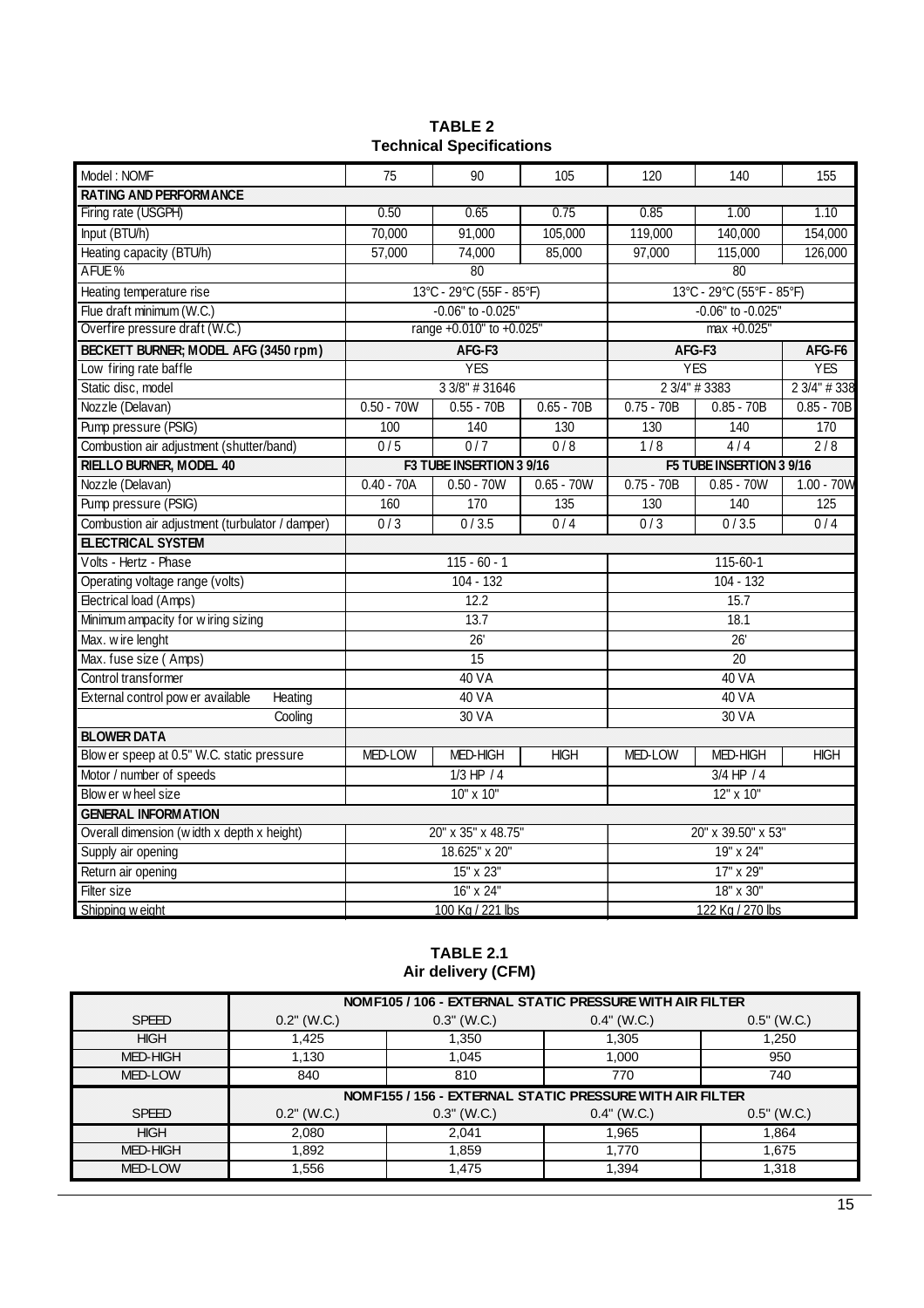

**FIGURE 9**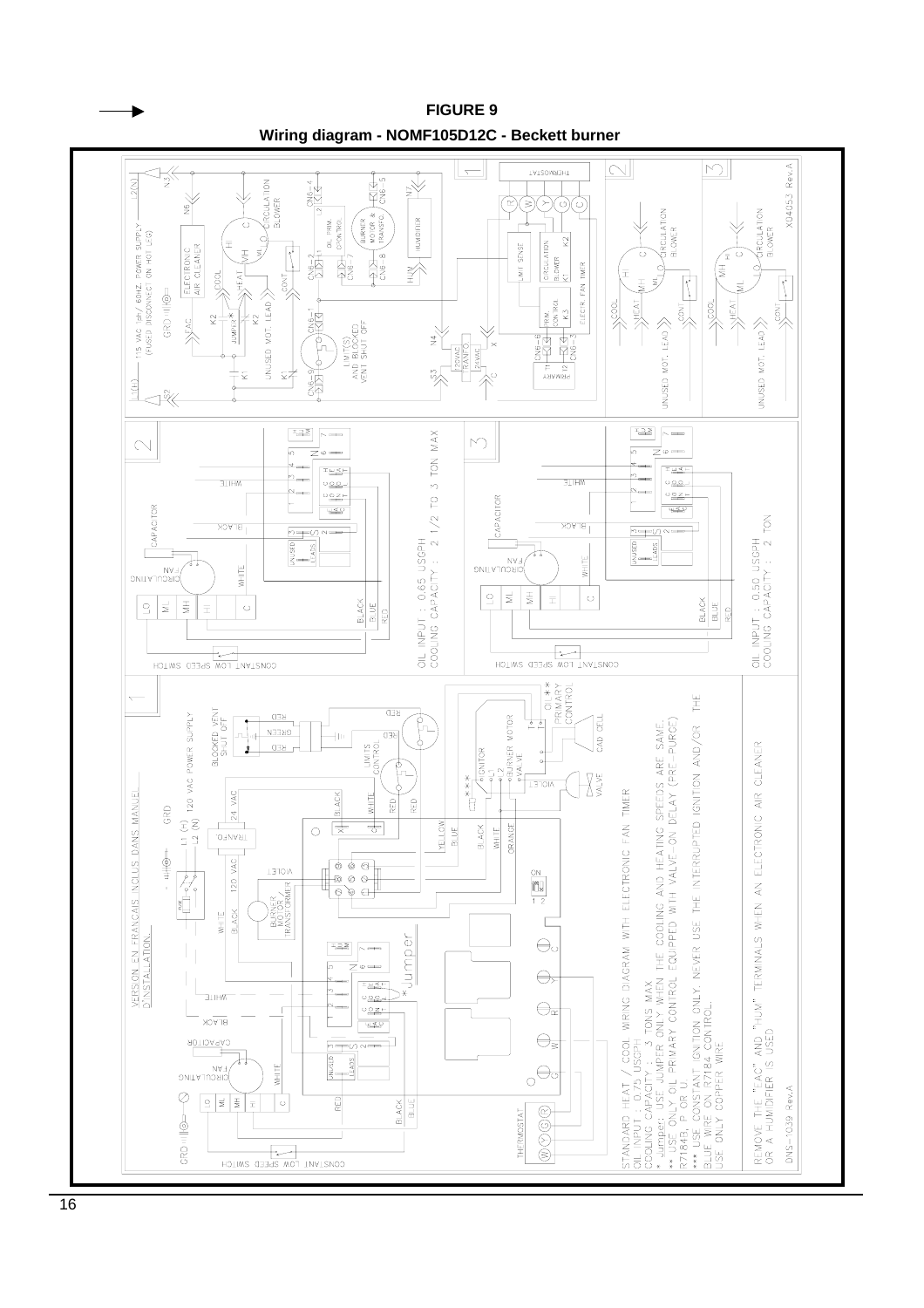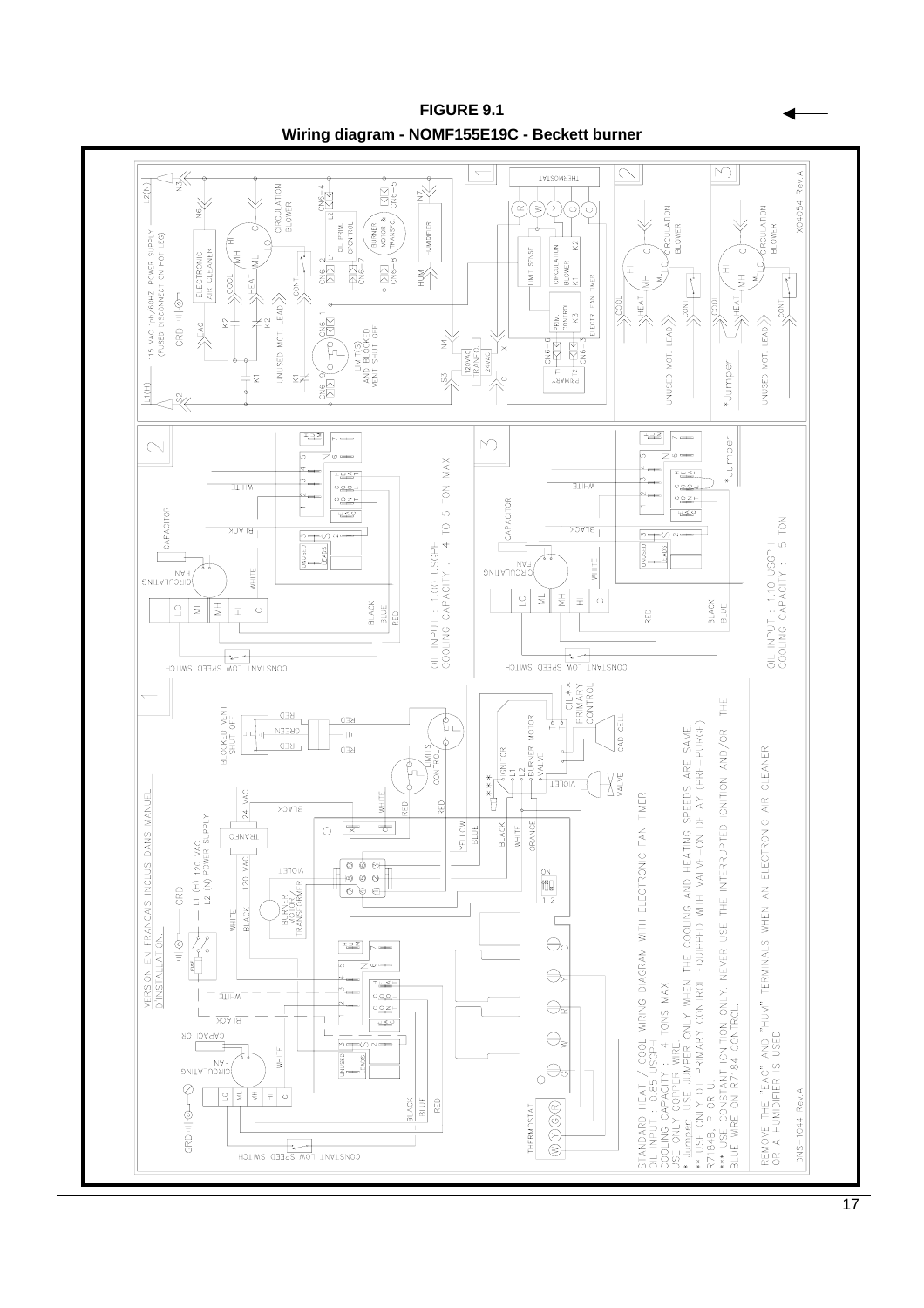

**FIGURE 9.2 Wiring diagram - NOMF106D12B - Riello burner**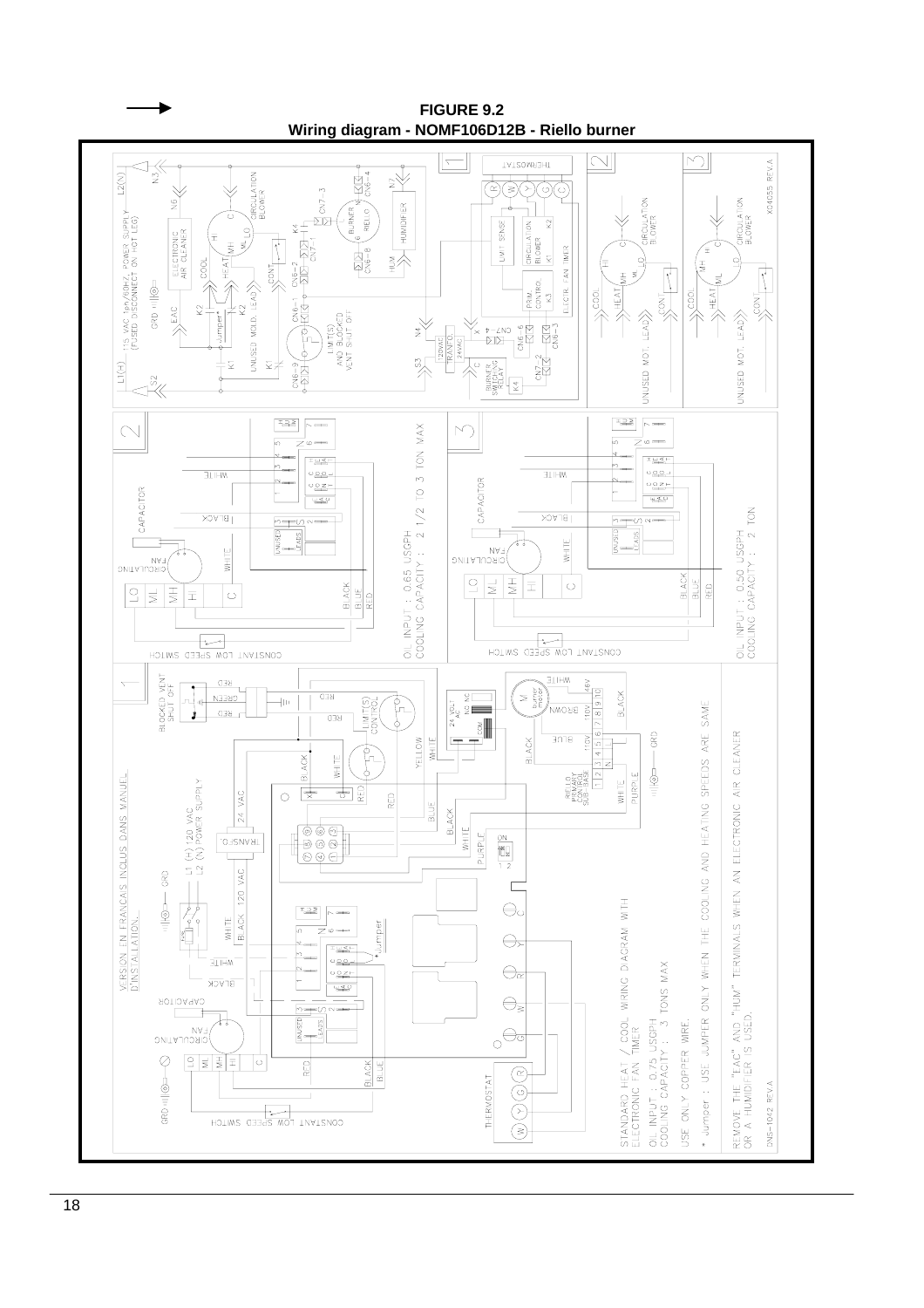

**FIGURE 9.3 Wiring diagram - NOMF156E19B - Riello burner**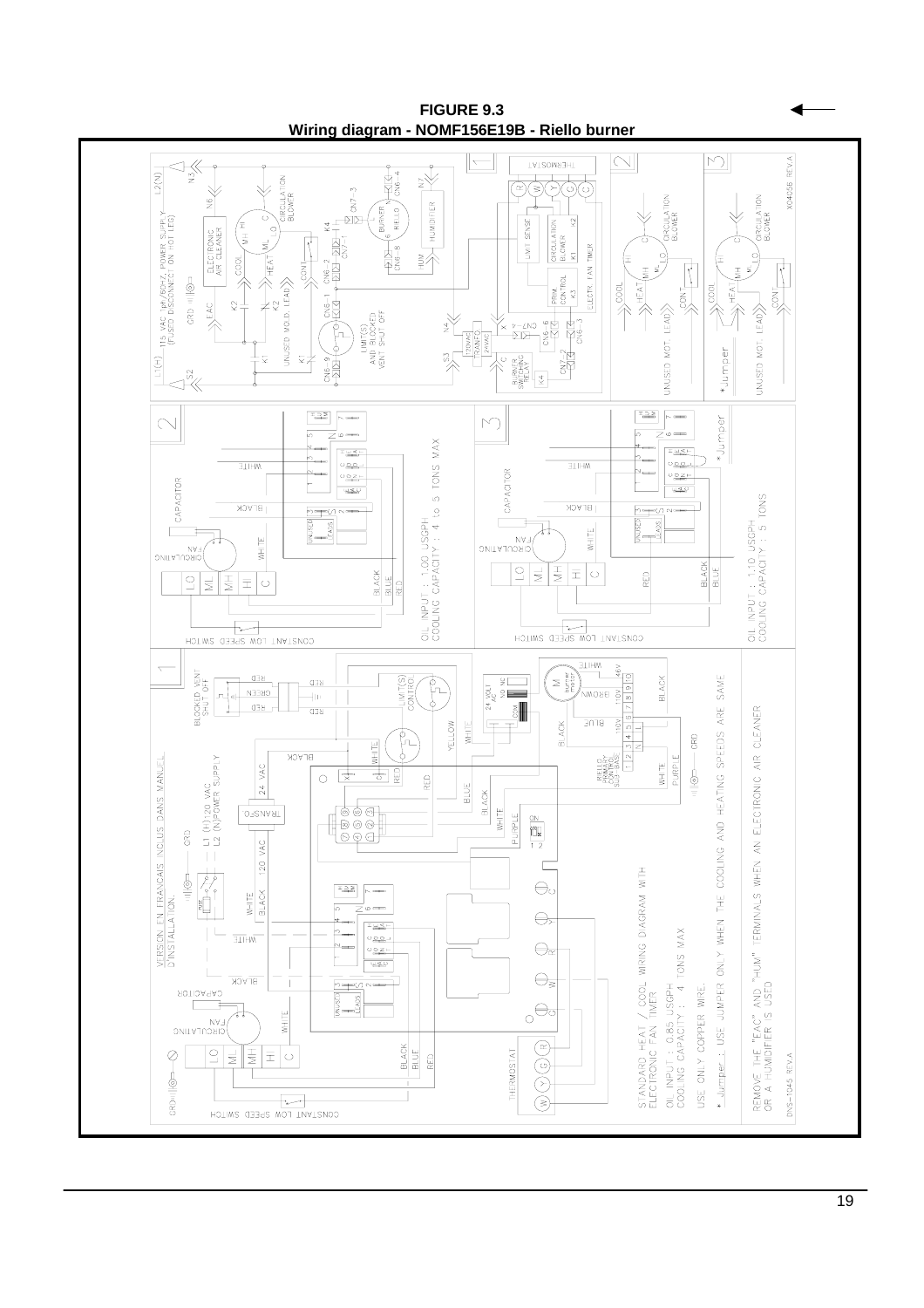**FIGURE 10 Model: NOMF105 / 106**



**Minimum clearances to combustible materials - MODEL: NOMF105 / 106 TABLE 3**

| <b>LOCATION</b>  | <b>APPLICATION</b>                                           | <b>UPFLOW</b> | <b>DOWNFLOW</b> | <b>HORIZONTAL</b> |
|------------------|--------------------------------------------------------------|---------------|-----------------|-------------------|
| SIDE             | <b>FURNACE</b>                                               | 0"            | 2"              | 2"                |
|                  | SUPPLY PLENUM WITHIN 6 FEET OF FURNACE                       | 1"            | 2"              | 1"                |
| <b>BACK</b>      | <b>FURNACE</b>                                               | 0"            | 4 !!            | 0"                |
|                  | <b>FURNACE OR PLENUM</b>                                     | 2"            | 2"              | 2"                |
| <b>TOP</b>       | HORIZONTAL WARM AIR DUCT WITHING 6 FEET OF<br><b>FURNACE</b> | 2"            | 2"              | 3"                |
| <b>BOTTOM</b>    | FURNACE (COMBUSTIBLE FLOOR WITH SUB-BASE*)                   | 0"            | $0"$ *          | $0"$ *            |
| <b>FLUE PIPE</b> | HORIZONTALLY OR BELOW FLUE PIPE                              | 4"            | 4"              | 4"                |
|                  | <b>VERTICALLY ABOVE FLUE PIPE</b>                            | 9"            | 9"              | 9"                |
| <b>FRONT</b>     | <b>FURNACE</b>                                               | 8"            | 8"              | 24"               |

\* If used with Sub-Base DFB-101 or HFB-101 respectively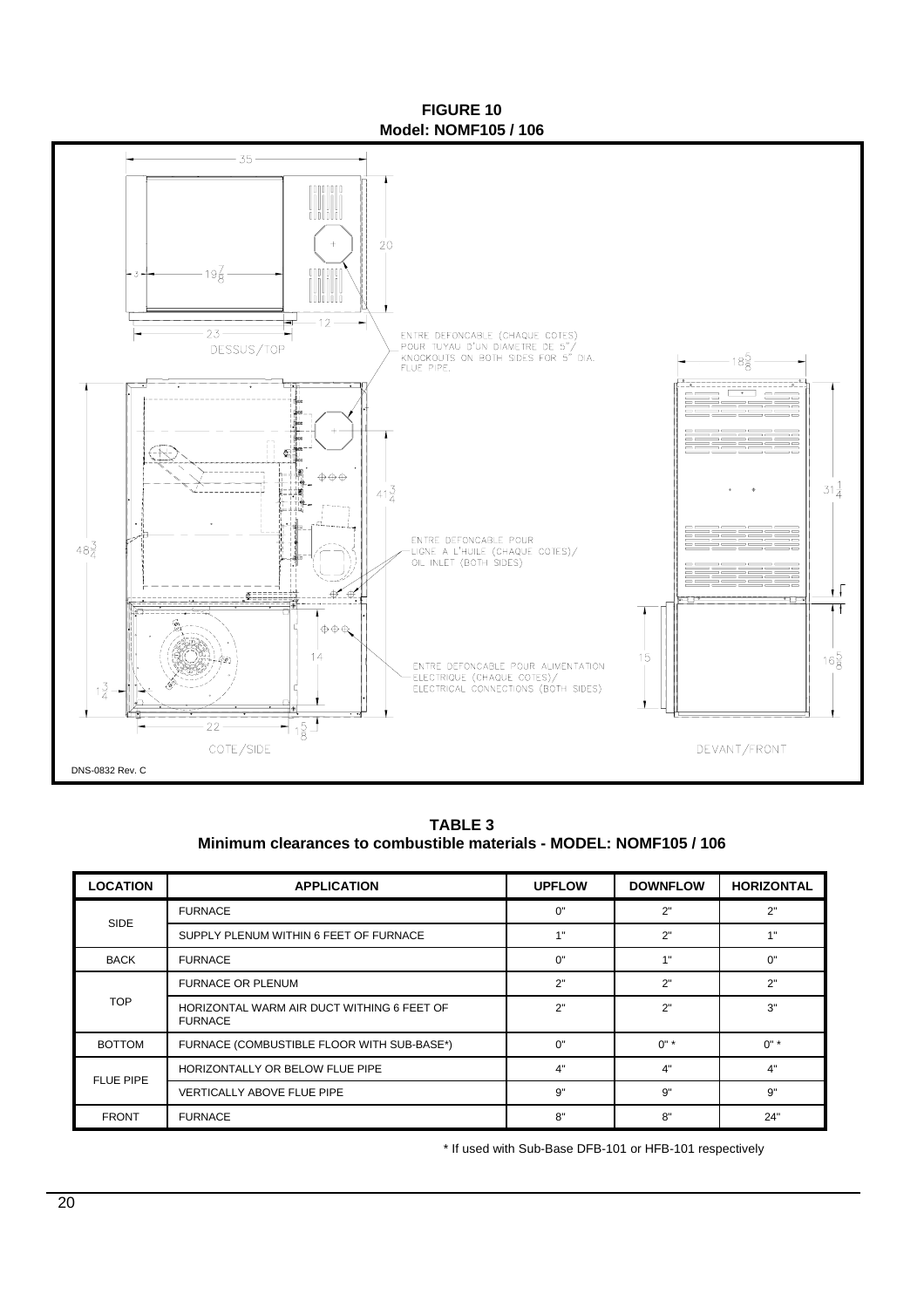**FIGURE 10.1 Model: NOMF155 / 156**



#### **TABLEAU 3.1 Minimum clearances to combustible materials - MODEL: NOMF155 / 156**

| <b>LOCATION</b>  | <b>APPLICATION</b>                                           | <b>UPFLOW</b> | <b>DOWNFLOW</b> | <b>HORIZONTAL</b> |
|------------------|--------------------------------------------------------------|---------------|-----------------|-------------------|
| <b>SIDE</b>      | <b>FURNACE</b>                                               | 1"            | 2"              | 2"                |
|                  | SUPPLY PLENUM WITHIN 6 FEET OF FURNACE                       | 1"            | 2"              | 1"                |
| <b>BACK</b>      | <b>FURNACE</b>                                               | 0"            | 1"              | 0"                |
| <b>TOP</b>       | <b>FURNACE OR PLENUM</b>                                     | 2"            | 2"              | 2"                |
|                  | HORIZONTAL WARM AIR DUCT WITHING 6 FEET OF<br><b>FURNACE</b> | 2"            | 2"              | 3"                |
| <b>BOTTOM</b>    | FURNACE (COMBUSTIBLE FLOOR WITH SUB-BASE)                    | 0"            | $0" *$          | $0"$ *            |
| <b>FLUE PIPE</b> | HORIZONTALLY OR BELOW FLUE PIPE                              | 4"            | 4"              | 4"                |
|                  | <b>VERTICALLY ABOVE FLUE PIPE</b>                            | 9"            | 9"              | 9"                |
| <b>FRONT</b>     | <b>FURNACE</b>                                               | 8"            | 8"              | 24"               |

\* If used with Sub-Base DFB-101 or HFB-101 respectively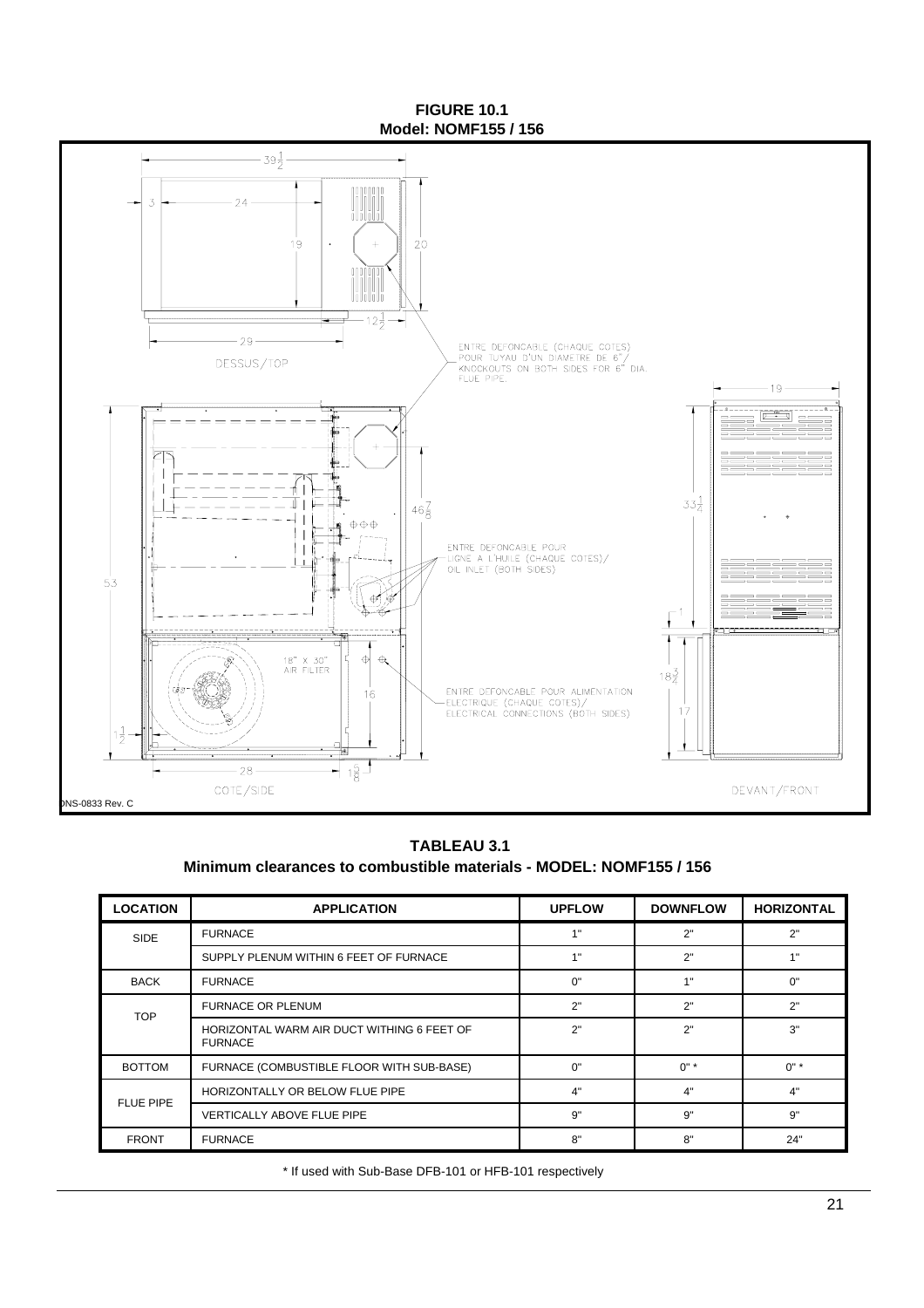**PARTS LIST Model : NOMF105D12C & NOMF106D12B**

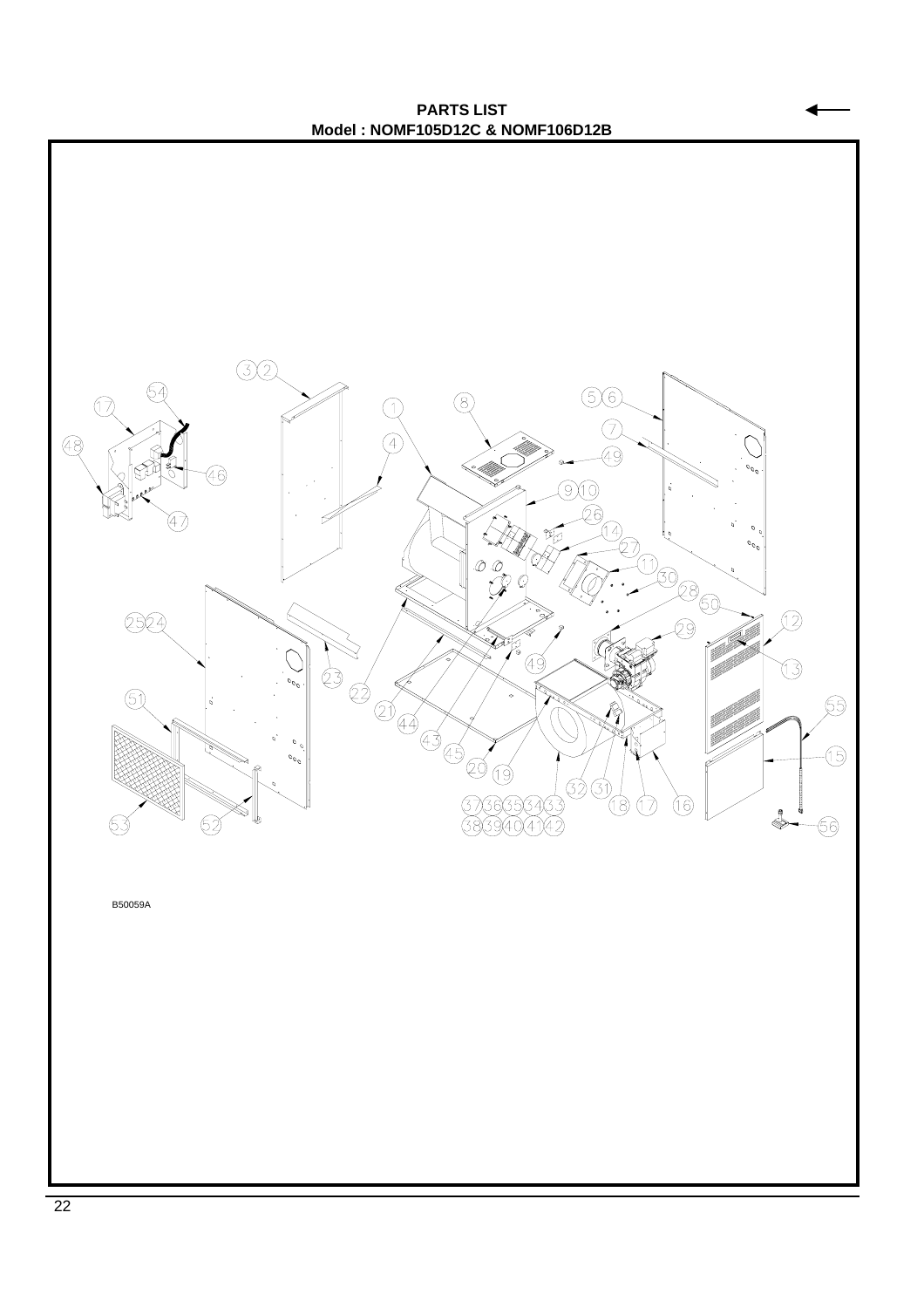#### **Model : NOMF105D12C & NOMF106D12B PARTS LIST**

┺

| <b>ITEM</b><br>$\mathbf{1}$ | <b>DESCRIPTION</b><br><b>HEAT EXCHANGER</b> | PART#<br>B01667 | <b>COMMENTS</b>                       |
|-----------------------------|---------------------------------------------|-----------------|---------------------------------------|
| 2                           | REAR PANEL ASSEMBLY                         | B01728          | PANEL, INSULATION AND BAFFLE INCLUDED |
| 3                           | INSULATION, REAR PANEL                      | B01986          |                                       |
| $\overline{4}$              | <b>REAR BAFFLE</b>                          | B01898          |                                       |
| 5                           | RIGHT SIDE PANEL ASSEMBLY                   | B01885-01       | PANEL, INSULATION AND BAFFLE INCLUDED |
| 6                           | <b>INSULATION, SIDE PANEL</b>               | B01645-01       |                                       |
| $\overline{7}$              | RIGHT LATERAL BAFLLE                        | B01679-01       |                                       |
| 8                           | FRONT TOP PANEL ASSEMBLY                    | B01861          | PANEL AND LATCHES INCLUDED            |
|                             |                                             |                 | PANEL. INSULATION AND LABELS INCLUDED |
| 9                           | FRONT DIVIDER PANEL ASSMEBLY                | B01727          |                                       |
| 10                          | <b>INSULATION, FRONT PANEL</b>              | B01646          |                                       |
| 11                          | SMOKE BOX                                   | B01697          |                                       |
| 12                          | FRONT DOOR ASSEMBLY                         | B40011-06       | DOOR, LATCH AND HANDLE INCLUDED       |
| 13                          | RECESSED HANDLE, BLACK                      | Z99F050         |                                       |
| 14                          | BAFFLE ASSEMBLY                             | B01676          | BAFFLES AND INSULATION INCLUDED       |
| 15                          | BLOWER DOOR ASSEMBLY                        | B01883-05       | DOOR AND LABELS INCLUDED              |
| 16                          | ELECTRICAL BOX COVER                        | B01684          |                                       |
| 17                          | ELECTRICAL BOX                              | B01683          | <b>BOX ONLY</b>                       |
| 18                          | ELECTRICAL BOX SUPPORT                      | B01682          |                                       |
| 19                          | <b>BLOWER RAIL</b>                          | B01681          | 2 REQUIRED                            |
| 20                          | <b>FLOOR</b>                                | B01687          |                                       |
| 21                          | <b>BLOWER RAIL</b>                          | B01680          | 2 REQUIRED                            |
| 22                          | <b>BLOWER DIVIDER</b>                       | B01846          | PANEL ONLY                            |
| 23                          | LEFT LATERAL BAFFLE                         | B01679-02       |                                       |
| 24                          | LEFT SIDE PANEL ASSEMBLY                    | B01885-02       | PANEL. INSULATION AND BAFFLE INCLUDED |
| 25                          | <b>INSULATION, SIDE PANEL</b>               | B01645-02       |                                       |
| 26                          | HIGH LIMIT 195-30F                          | R02R003         |                                       |
| 27                          | GASKET, SMOKE BOX COVER                     | B01214          |                                       |
| 28                          | GASKET, FIXED BREECH, BECKETT               | N04Z026         |                                       |
| 29A                         | <b>BURNER ASSEMBLY</b>                      | B03091-01       |                                       |
| 29B                         | BURNER, RIELLO 40 F3                        | N01F011         |                                       |
| 30                          | HEXAGONAL FLANGE NUT 3/8-16NC BRASS         | F07O001         |                                       |
| 31                          | CAPACITOR HOLDER                            | B01024          |                                       |
| 32                          | CAPACITOR 5 MF                              | L01I001         |                                       |
| 33                          | MOTOR SUPPORT ASSEMBLY 1/3 HP               | B01890-01       | MOTOR AND LEGS INCLUDED               |
| 34A                         | REPLACEMENT BLOWER ASSEMBLY                 | B01405-01       | MOTOR, BLOWER AND CAPACITOR INCLUDED  |
| 34B                         | BLOWER GT10-10DD                            | Z01I004         | BLOWER WHEEL AND HOUSING INCLUDED     |
| 35                          | BLOWER WHEEL GT10-10DD                      | Z01L002         |                                       |
| 36                          | MOTOR SUPPORT, TRIANGLE BAND                |                 |                                       |
|                             |                                             | Z01F012         |                                       |
| 37                          | MOTOR SUPPORT, TRIANGLE LEG                 | Z01F013         | 3 REQUIRED                            |
| 38                          | SCREW, #F HEXWASHER, 1/4-20 x 1 1/4         | F03F023         | 3 REQUIRED                            |
| 39                          | WASHER, 1/4" BOLT ZINC BB                   | F06F010         | 3 REQUIRED                            |
| 40                          | HEX LOCKNUT "K-LOCK" 1/4-20NC               | F07J001         |                                       |
| 41                          | HEX BOLT 1/4-20 x 1 1/2 ZINC FULL THREAD    | F05F015         |                                       |
| 42                          | BELLY BAND ASSEMBLY                         | B01888          |                                       |
| 43                          | HIGH LIMIT 140F, 7" STEM                    | R02R002         |                                       |
| 44                          | OBSERVATION DOOR                            | B02111          |                                       |
| 45                          | ELECTRICAL INSULATING BARRIER               | A00284          |                                       |
| 46                          | ROCKER SWITCH, SPST                         | L07F003         |                                       |
| 47                          | ELECTRONIC BOARD                            | R99G002         |                                       |
| 48                          | TRANSFORMER 120V-24Volts, 40VA              | L01F009         |                                       |
| 49                          | LATCH ASSEMBLY, FEMALE                      | Z99F003         |                                       |
| 50                          | LATCH ASSEMBLY, MALE                        | Z99F038         |                                       |
| 51                          | FILTER RACK FRAME                           | B01695          |                                       |
| 52                          | FILTER RACK ACCESS                          | B01696          |                                       |
| 53                          | PAPER FILTER 16" x 24" x 1"                 | Z04F007         |                                       |
| 54                          | ELECTRICAL KIT                              | B00203          |                                       |
| 55                          | <b>BVSO ELECTRICAL KIT</b>                  | B03341-01       |                                       |
|                             |                                             |                 |                                       |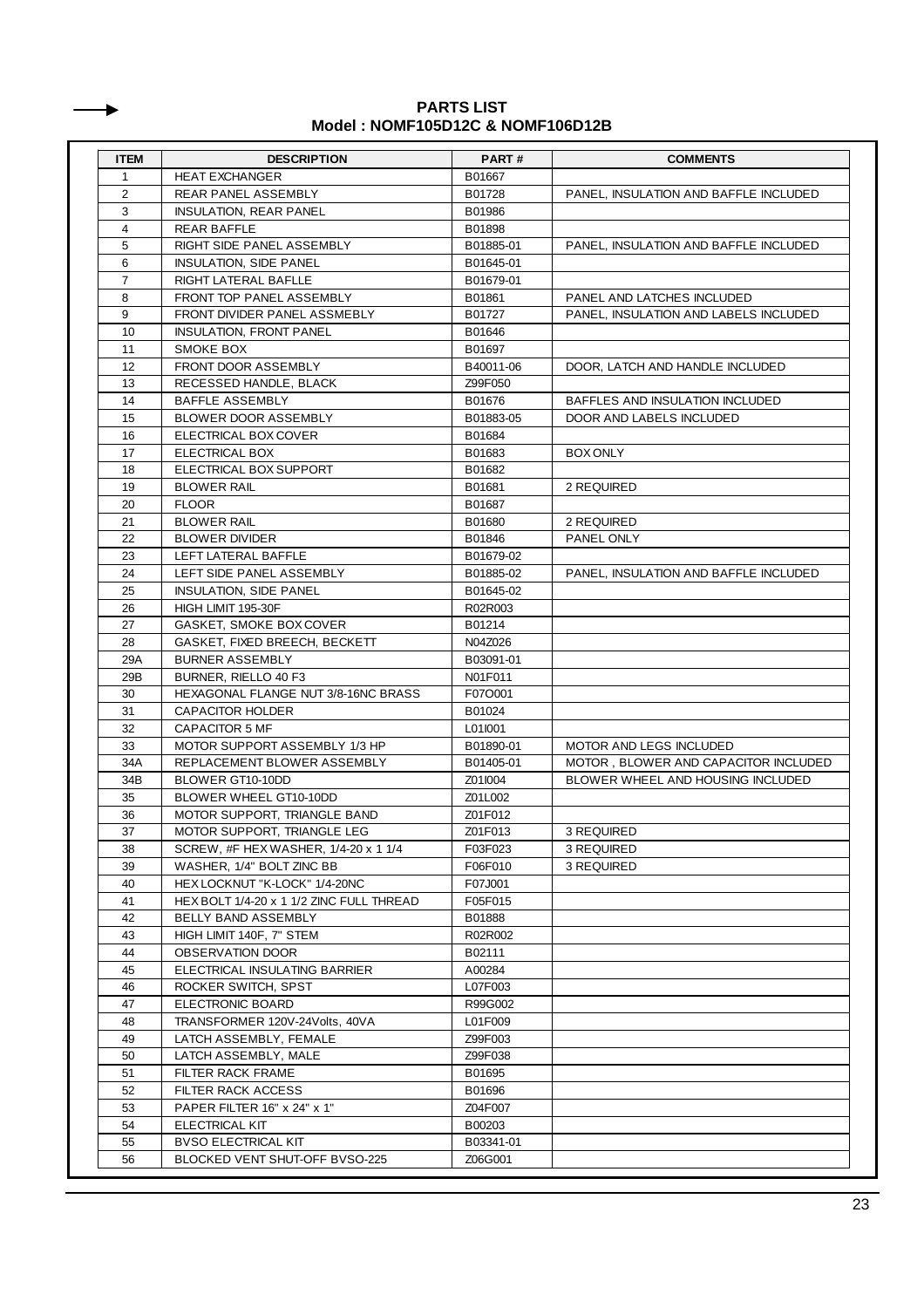**PARTS LIST Model : NOMF155E19C & NOMF156E19B**